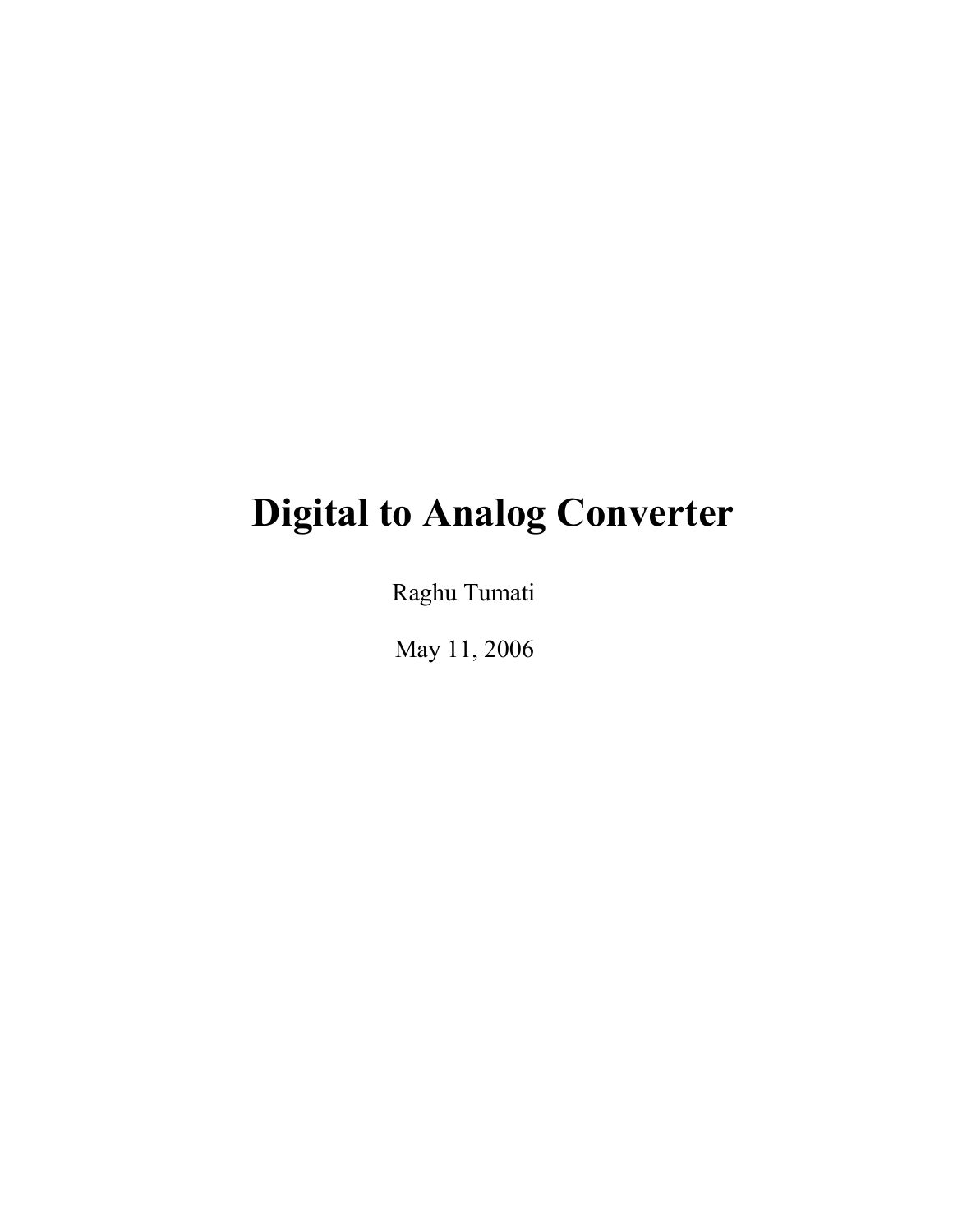### **Contents**

|    | 3.5) Gain Bandwidth $\ldots \ldots \ldots \ldots \ldots \ldots \ldots \ldots \ldots \ldots 10$                      |
|----|---------------------------------------------------------------------------------------------------------------------|
|    |                                                                                                                     |
|    |                                                                                                                     |
|    |                                                                                                                     |
|    | 4.3) Second Stage $\dots \dots \dots \dots \dots \dots \dots \dots \dots \dots \dots \dots \dots \dots \dots \dots$ |
|    |                                                                                                                     |
|    |                                                                                                                     |
|    |                                                                                                                     |
| 7) |                                                                                                                     |
|    |                                                                                                                     |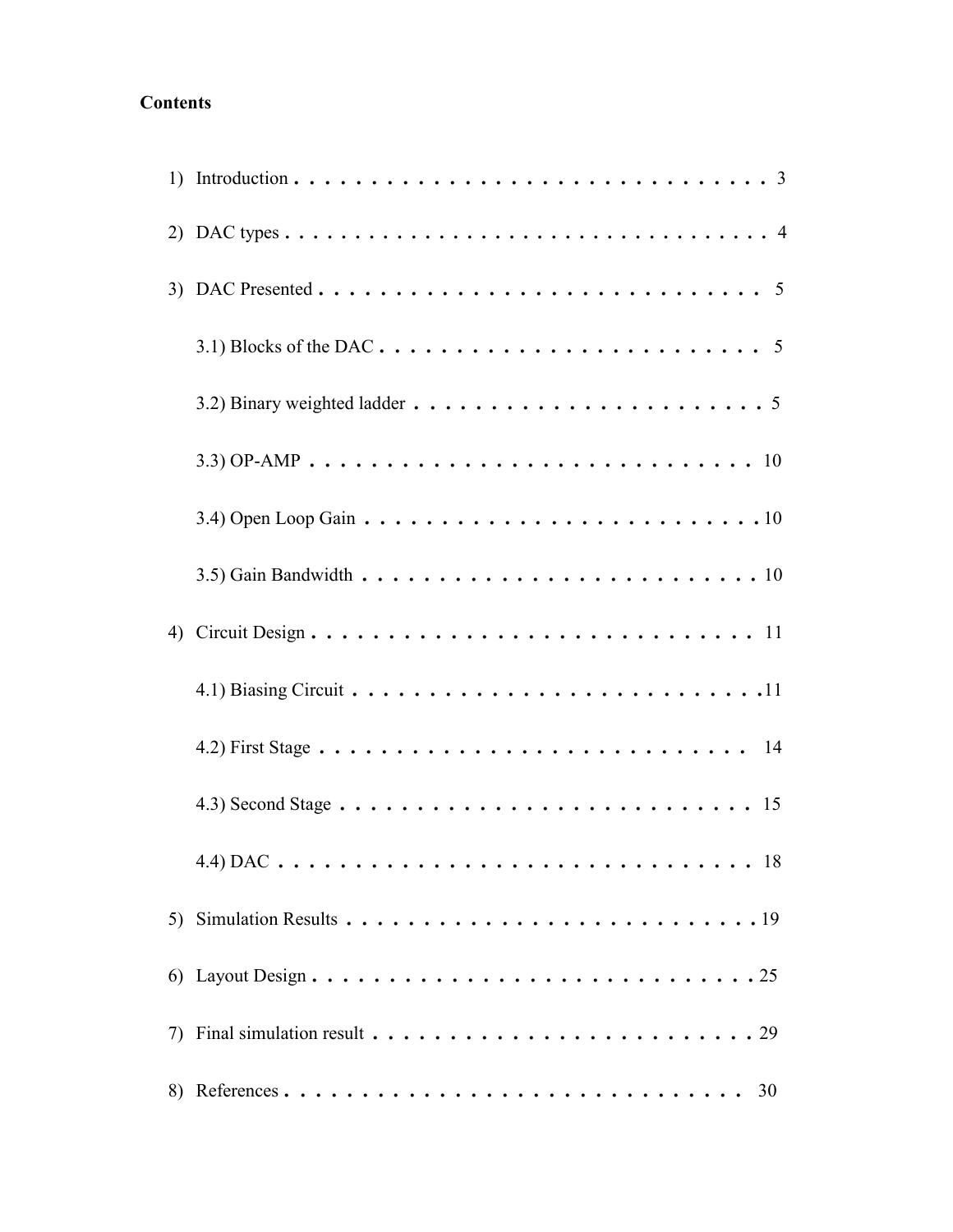### 1) INTRODUCTION

A digital-to-analog converter (DAC or D-to-A) is a device for converting a digital (usually binary) code to an analog signal (current, voltage or charges). Digital-to-Analog Converters are the interface between the abstract digital world and the analog real life. Simple switches, a network of resistors, current sources or capacitors may implement this conversion.

A DAC inputs a binary number and outputs an analog voltage or current signal. In block diagram form, it looks like this:

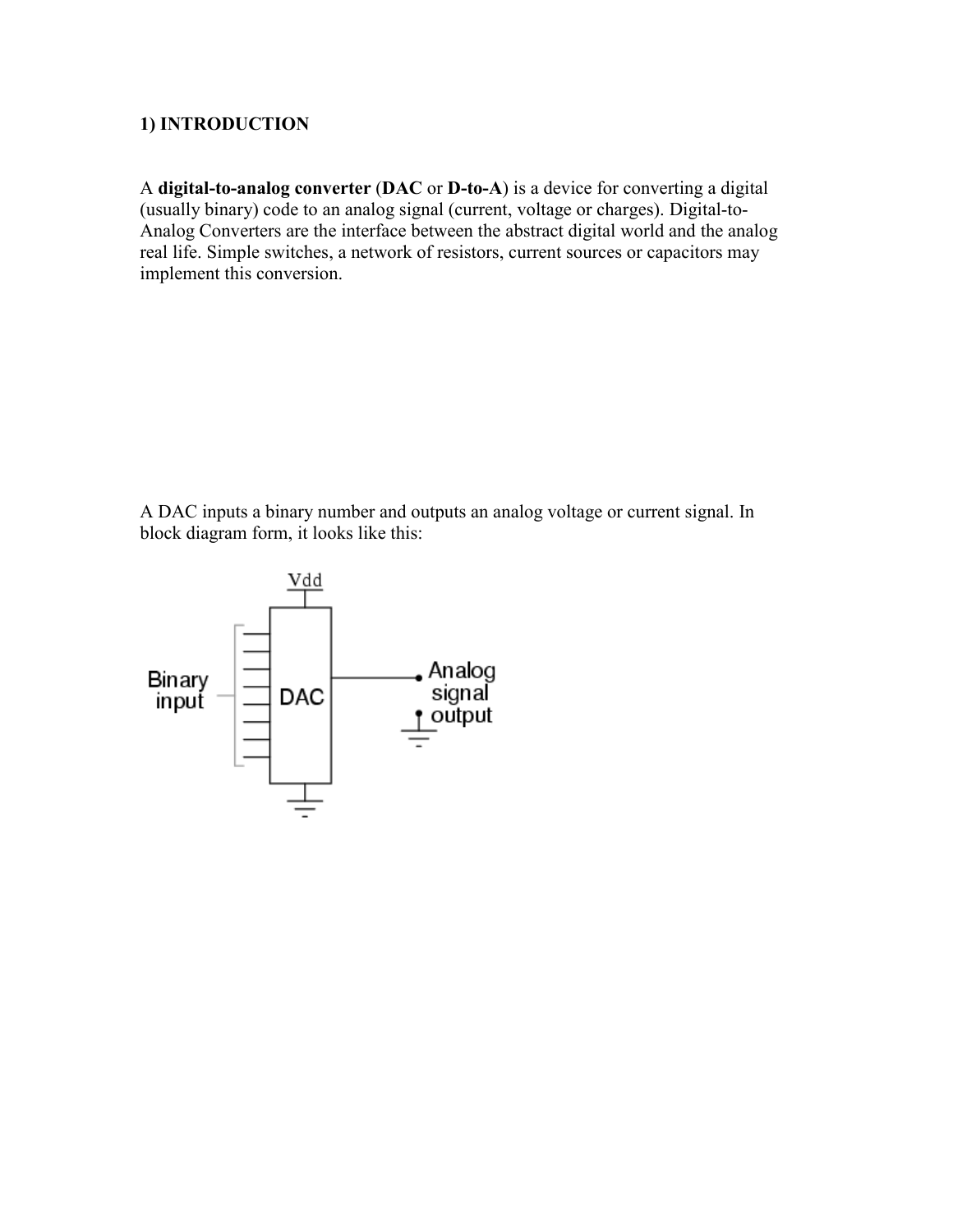# 2) DAC types

The most common types of electronic DAC's are:

- The Pulse Width Modulator the simplest DAC type. A stable current (electricity) or voltage is switched into a low pass analog filter with a duration determined by the digital input code. This technique is often used for electric motor speed control, and is now becoming common in high-fidelity audio.
- Oversampling DACs such as the Delta-Sigma DAC, a pulse density conversion technique. The oversampling technique allows for the use of a lower resolution DAC internally. A simple 1-bit DAC is often chosen, as it is inherently linear. The DAC is driven with a pulse density modulated signal, created through negative feedback. The negative feedback will act as a highpass filter for the quantization (signal processing) noise, thus pushing this noise out of the pass-band. Most very high resolution DACs (greater than 16 bits) are of this type due to its high linearity and low cost. Speeds of greater than 100 thousand samples per second and resolutions of 24 bits are attainable with Delta-Sigma DACs. Simple first order Delta-Sigma modulators or higher order topologies such as MASH - '*Multi stage'* noise Shaping can be used to generate the pulse density signal. Higher oversampling rates relax the specifications of the output Low-pass filter and enable further suppression of quantization noise.
- The Binary Weighted DAC, which contains one resistor or current source for each bit of the DAC connected to a summing point. These precise voltages or currents sum to the correct output value. This is one of the fastest conversion methods but suffers from poor accuracy because of the high precision required for each individual voltage or current. Such high-precision resistors and currentsources are expensive, so this type of converter is usually limited to 8-bit resolution or less.
- The R2R Ladder DAC, which is a binary weighted DAC that creates each value with a repeating structure of 2 resistor values, R and R times two. This improves DAC precision due to the ease of producing many equal matched values of resistors or current sources, but lowers conversion speed due to parasitic capacitance.
- The **Segmented DAC**, which contains an equal resistor or current source segment for each possible value of DAC output. An 8-bit binary-segmented DAC would have 255 segments, and a 16-bit binary-segmented DAC would have 65,535 segments. This is perhaps the fastest and highest precision DAC architecture but at the expense of high cost. Conversion speeds of >1 billion samples per second have been reached with this type of DAC.
- Hybrid DACs, which use a combination of the above techniques in a single converter. Most DAC integrated circuits are of this type due to the difficulty of getting low cost, high speed and high precision in one device.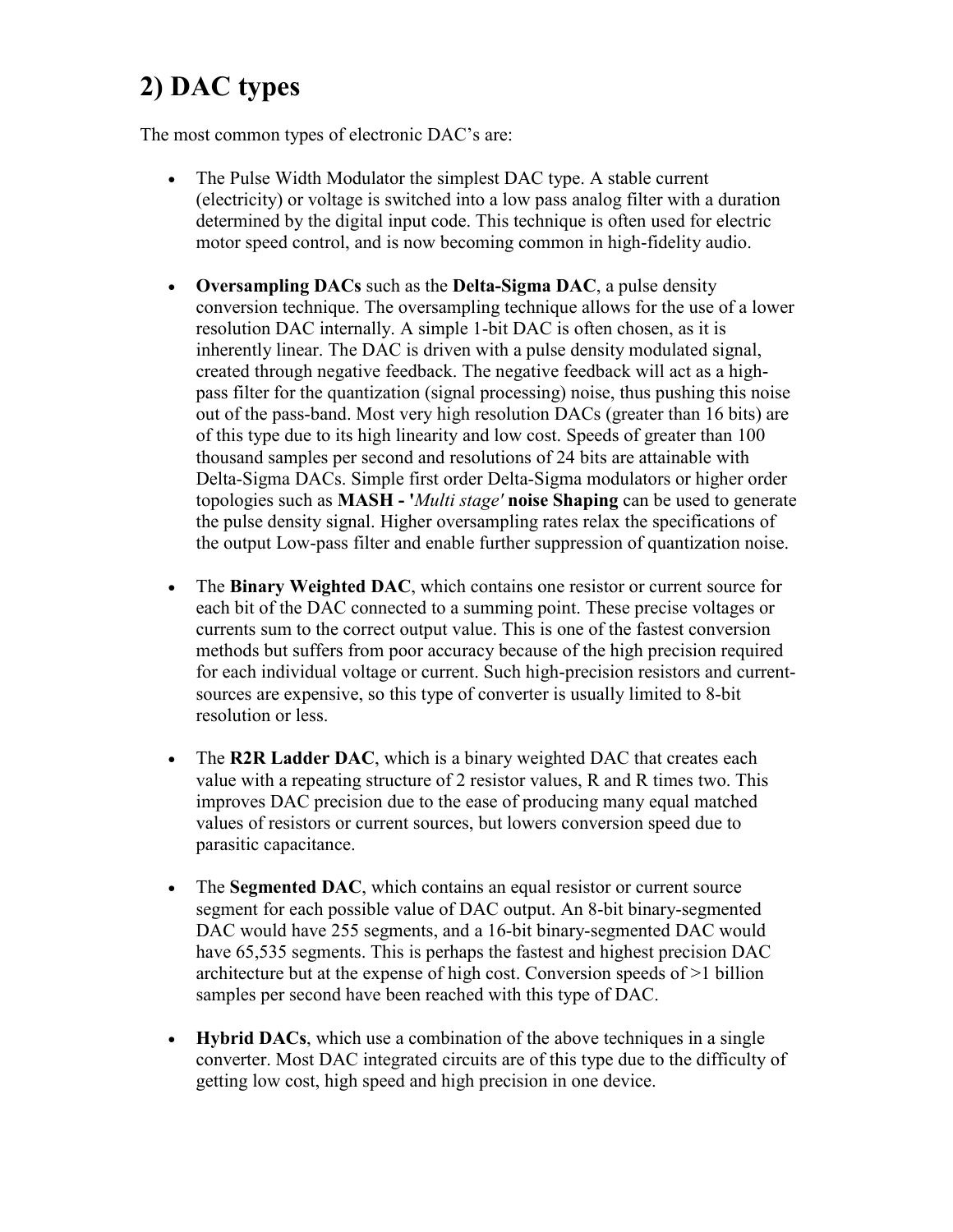### 3) DAC Presented

This paper will present the 12 bit binary weighted DAC. The DAC operates at a maximum frequency of 25MHz using .6um technology to drive a load of 20pF.

### 3.1) Blocks of the DACs

The DAC consists of the following blocks

- 1) Binary weighted ladder.
- 2) Op-amp

### 3.2) Binary Weighted Ladder

The binary weighted ladder consists of 30K and 15K resistors placed in a configuration as shown in fig. The inputs to the ladder are fed from a 12 bit ROM. The input voltages range from 0V to 5V.

 The output of the ladder in fed to an OP-AMP. It only supplies a voltage from 3.1V to 4.1 V as an output. Biasing for such an output range was decided by the characteristics of the OP-AMP.

Biasing was implemented using a buffer placed with the ladder network as shown in figure to maintain linearity in the DAC output.

So when all inputs are low, the ladder supplied a voltage of 3.1 V to the OP-AMP and when all the inputs are high a voltage of 4.1V was supplied.

For a 10 bit ladder and 0-5V rails The accuracy needed is  $5/1025 = 0.0049V$ ,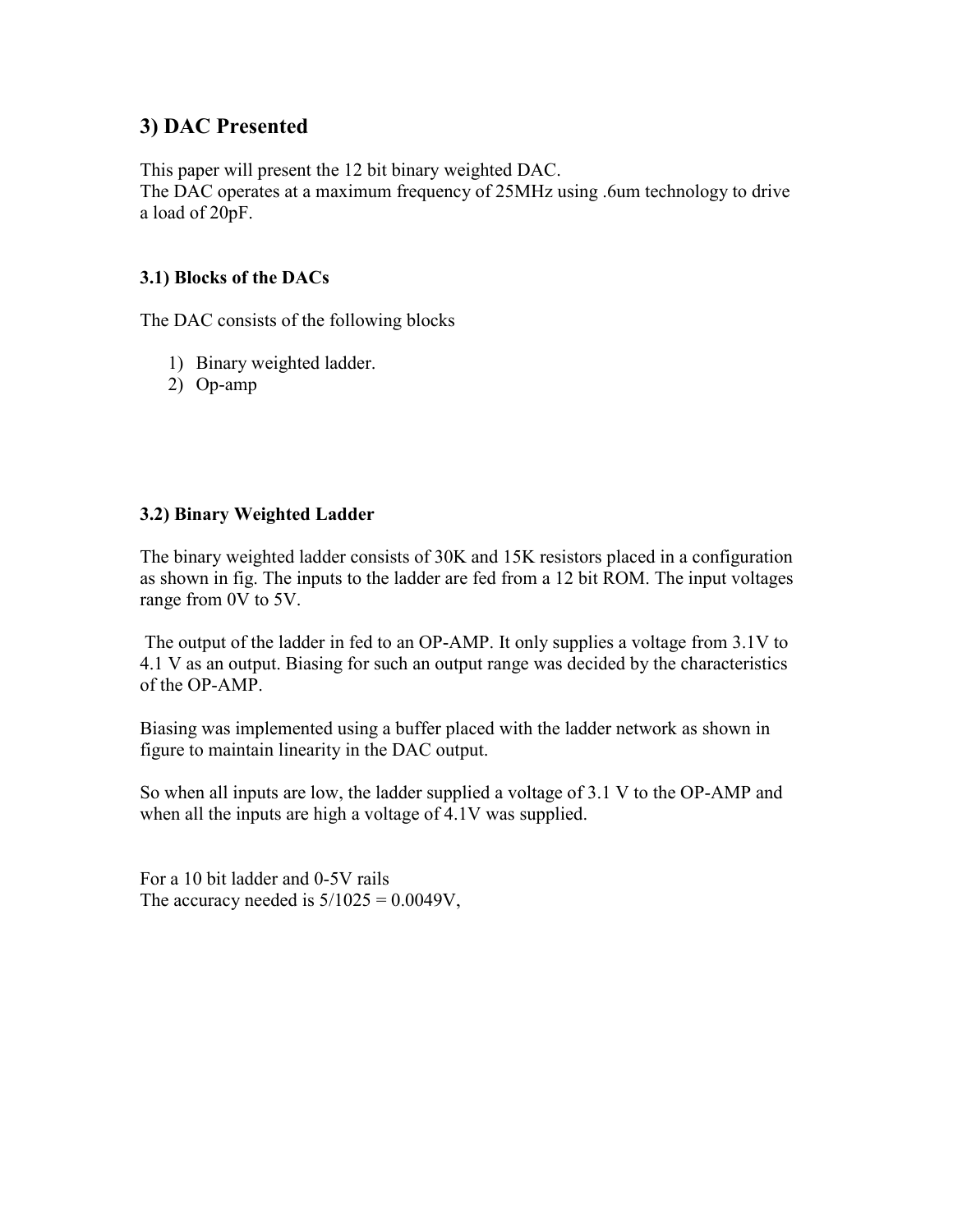

But this is the max voltage variation in both direction of the ideal voltage. Hence the variation from ideal output is  $0.0049/2 = 0.00245V$ 

Which means that for every bit from the input, an analog voltage of 0.0049 is produced at the output.

From the ladder schematic the most stringent accuracy is needed when the input varies from 0111111111 to 1000000000 For such a transition Vout = Vref R $1/R2$  = 2.497V

 $R1/R2 = .1\%$ 

 Which is the matching needed in this technology for linearity to be maintained in the output. .

Below is shown the schematic of the ladder in two stages.

- 1) One with the binary weighted resistors
- 2) One with the buffer placed for biasing the op-amp.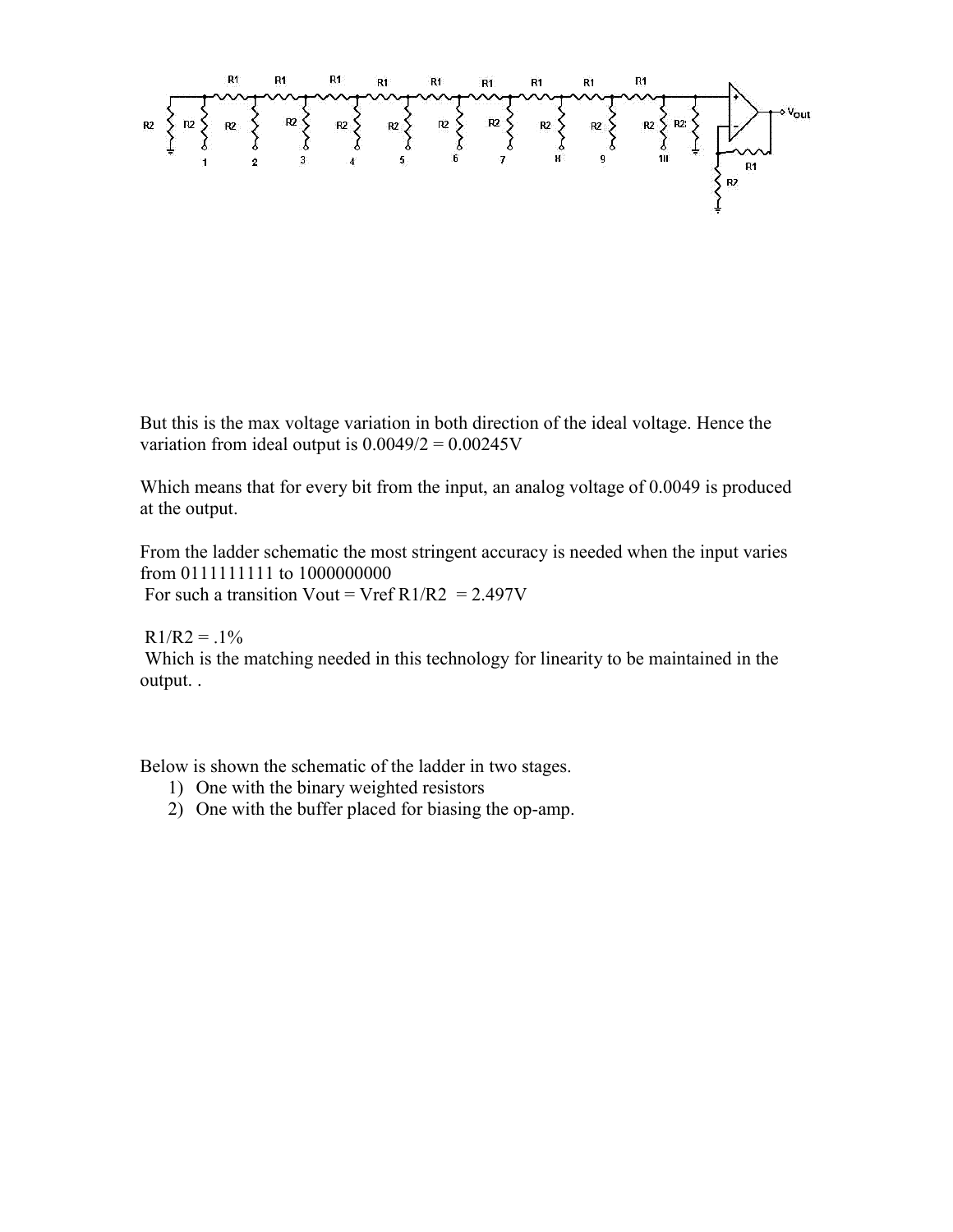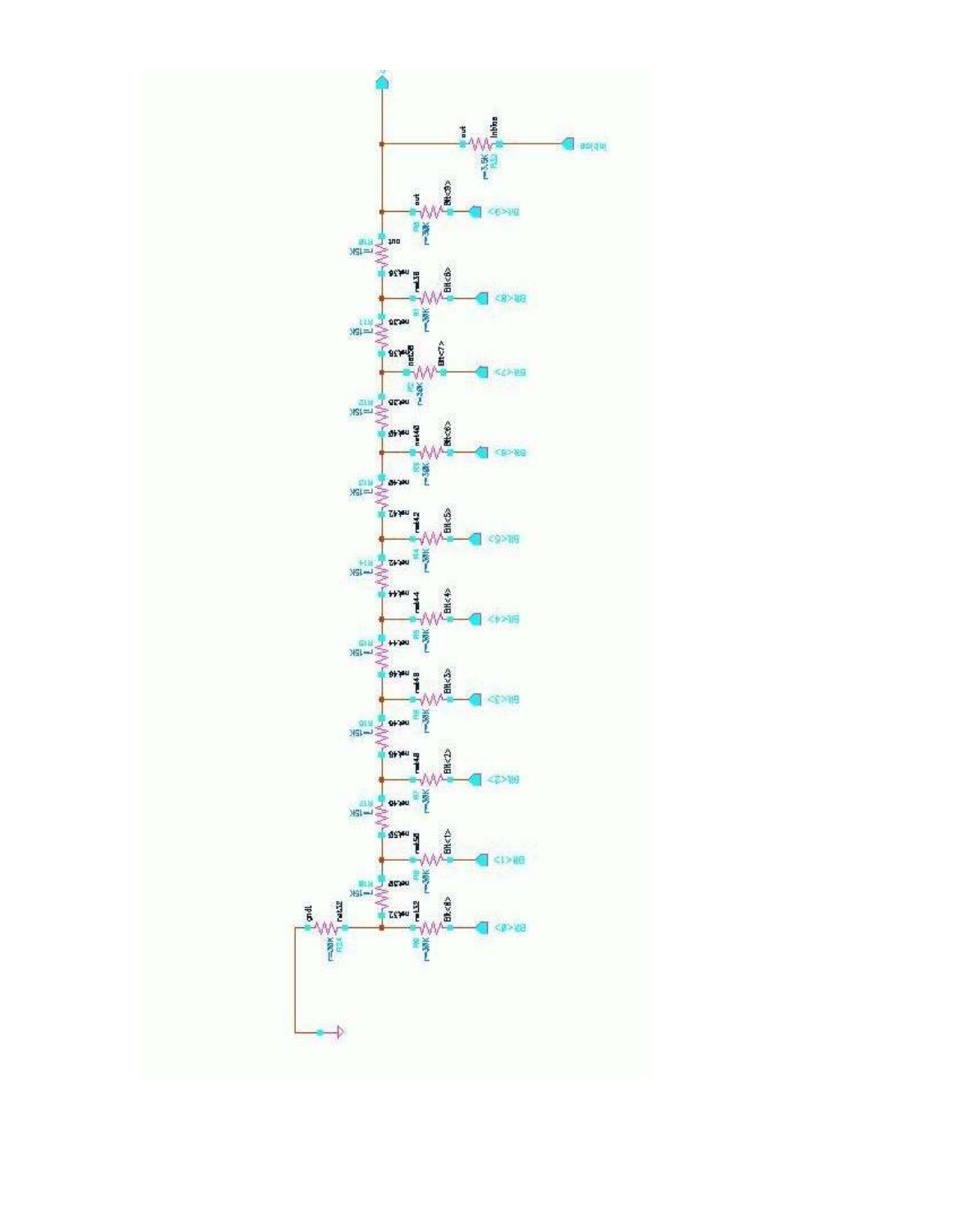Figure of buffer for bias to op-amp

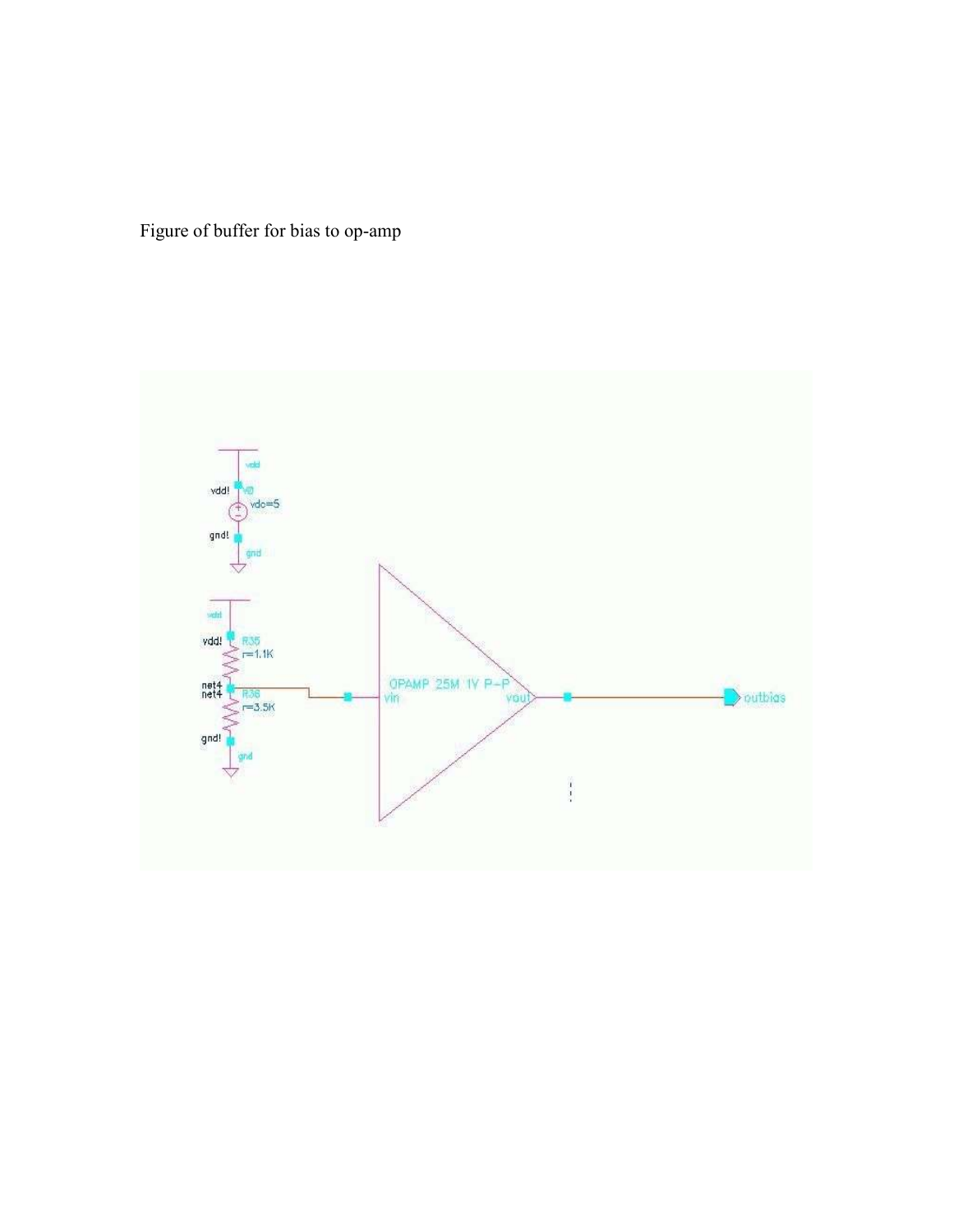The complete schematic of the ladder including the biasing for the op-amp

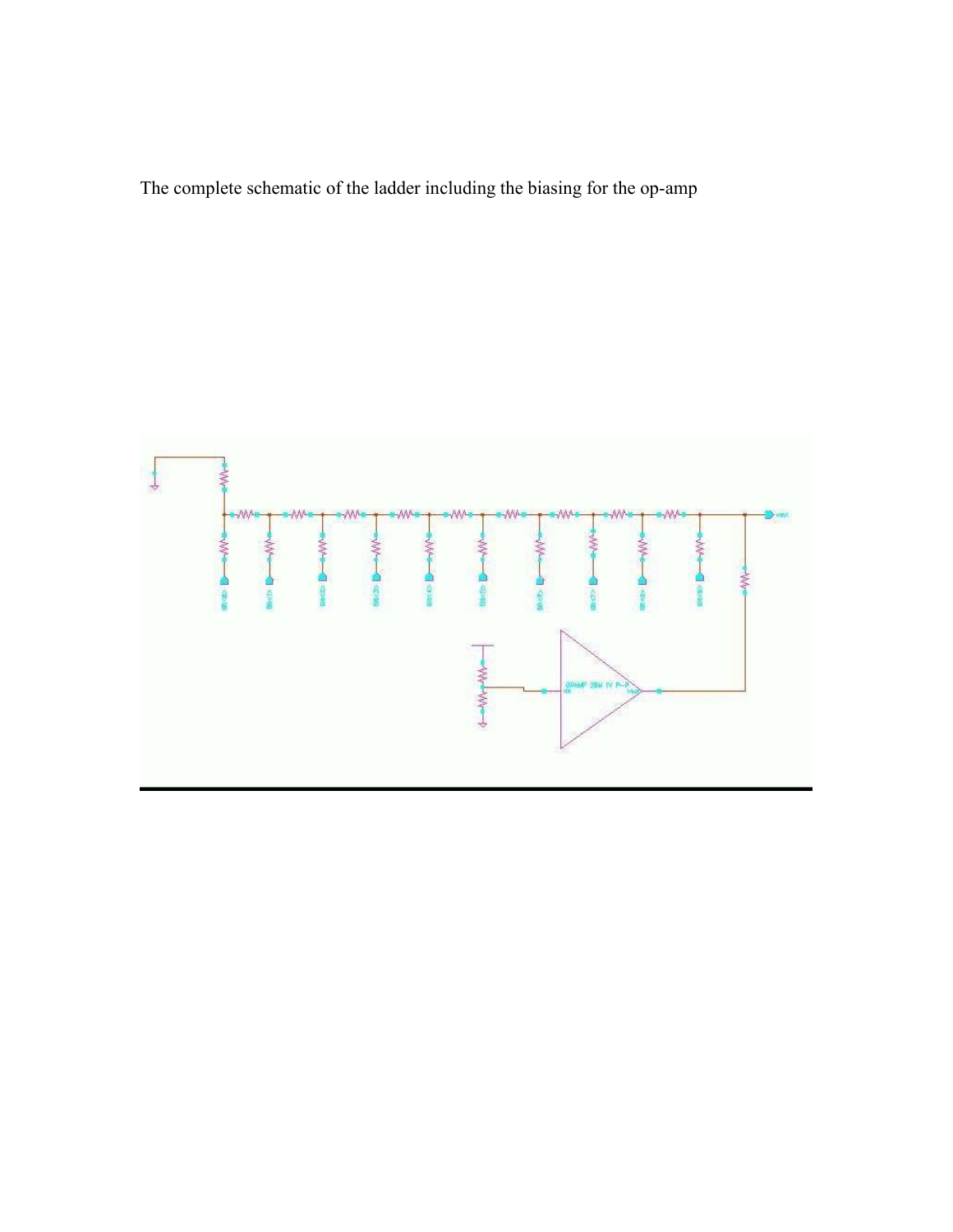#### 3.3) OP-AMP

The design of the op-amp was based on the following design parameters-

- 1) 10 input bits
- 2) 0-5V rail voltages
- 3) 50Mhz clock frequency or 25Mhz frequency for DAC

#### 3.4) OPEN LOOP GAIN

The op-amp in this DAC is used in unity feedback configuration. The closed loop gain for an op-amp is given by  $A/(A+1)$ , where A is the open loop gain

The error Vout/Vin is highest at the highest possible V which is Vref=5V

Hence A was calculated to be a minimum 2082.

#### 3.5) GAIN BANDWITH

For a maximum operating frequency of 25Mhz, the output needs to be settled in 40ns Again as in the calculation of the open-loop gain, the maximum speed is needed when the output voltage is the highest i.e. 5V

4.9976=5(1-e^(-t/RC))

 $RC=5.2ns$ 

Or the gain bandwidth comes out to be 20Mhz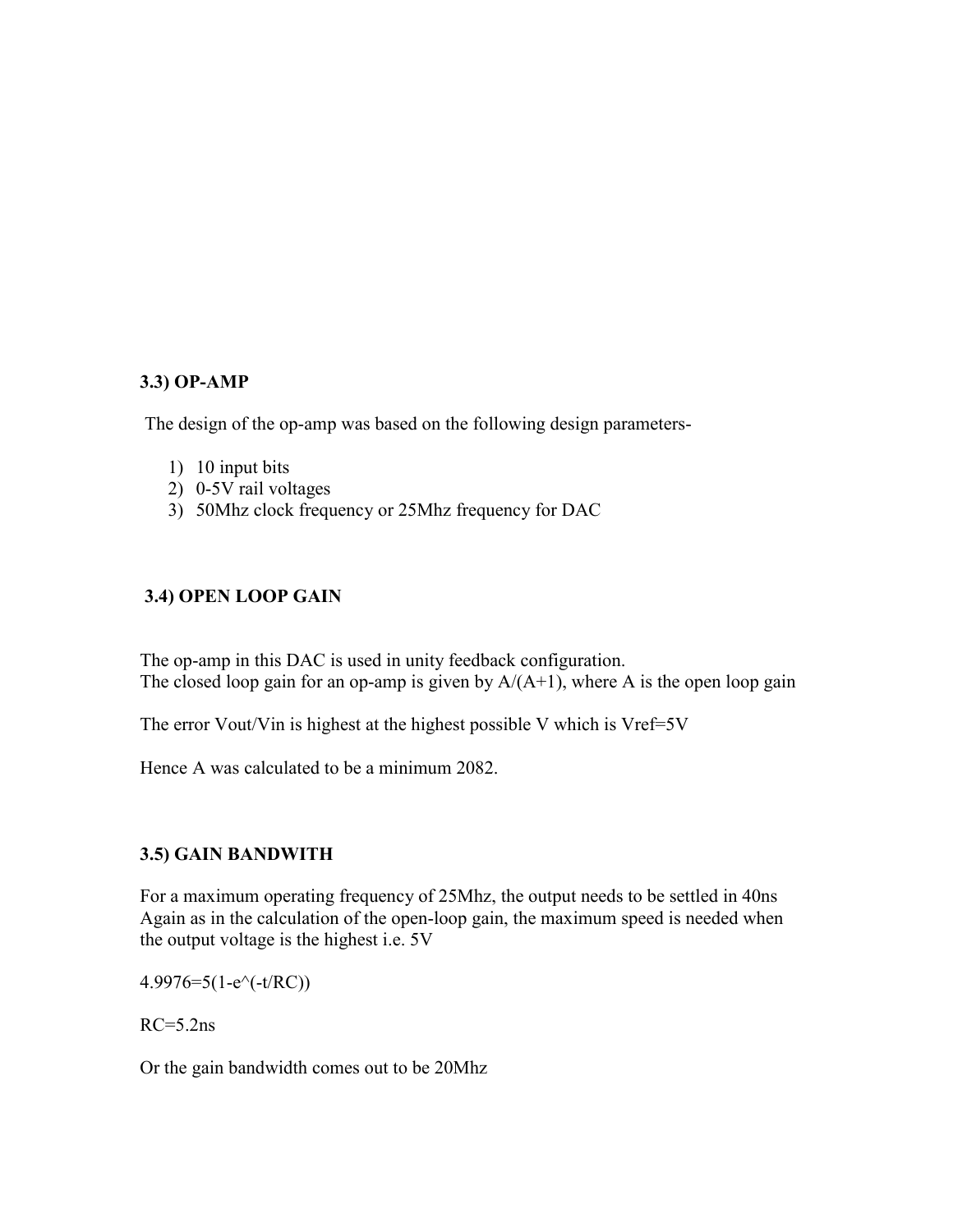### 4) CIRCUIT DESIGN

The op-amp was designed to work in 2 stages

- 1) A differential first stage which works as an input for the binary ladder
- 2) Final gain stage for an output load of 20pF

#### 4.1) BIASING CIRCUIT

The biasing circuit for the op-amp was implemented using p-mos current mirrors and n-mos current sources for both the stages.

 To avoid the affect of slew rate on the op-amp the current to be delivered in the first stage was calculated to be 600uA

The current in the  $2<sup>nd</sup>$  stage was calculated from the  $1<sup>st</sup>$  stage to be about 2.3mA.

Schematics of the biasing stages are shown in fig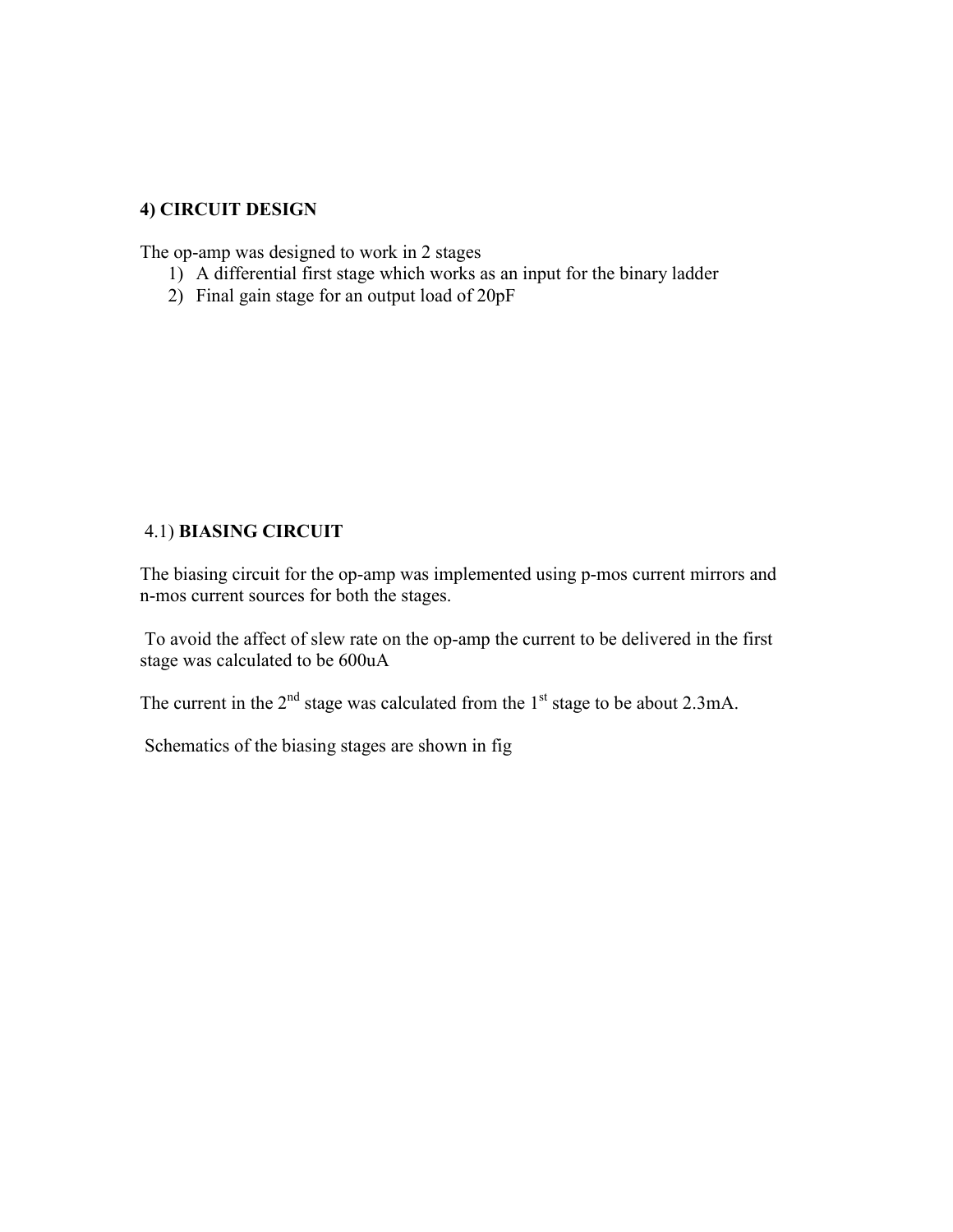## Bias circuit schematic of 1<sup>st</sup> stage of op-amp

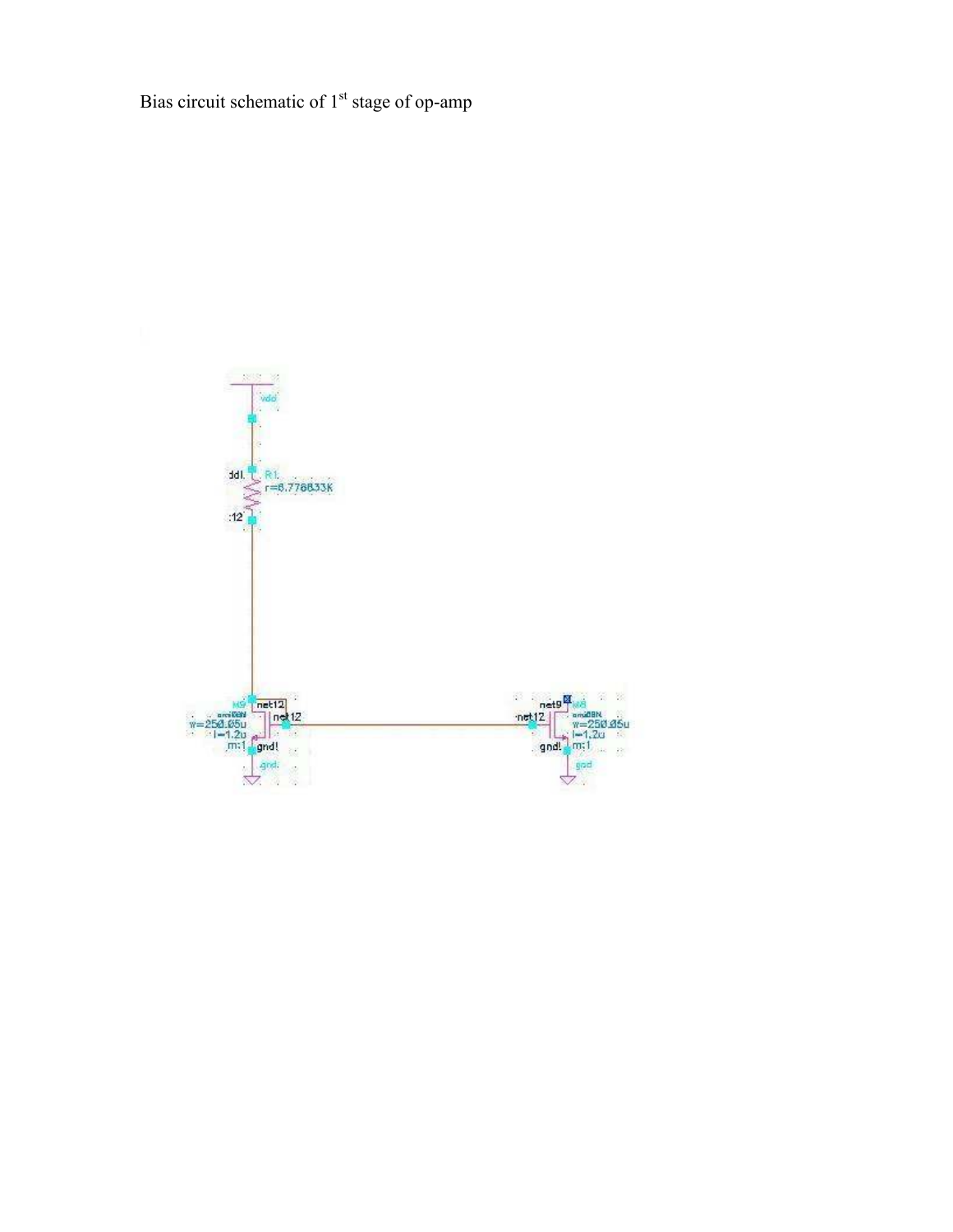# Bias circuit schematic of  $2<sup>nd</sup>$  stage of op-amp



 $\mathcal{S}^{\mathcal{G}}_{\mathcal{G}}$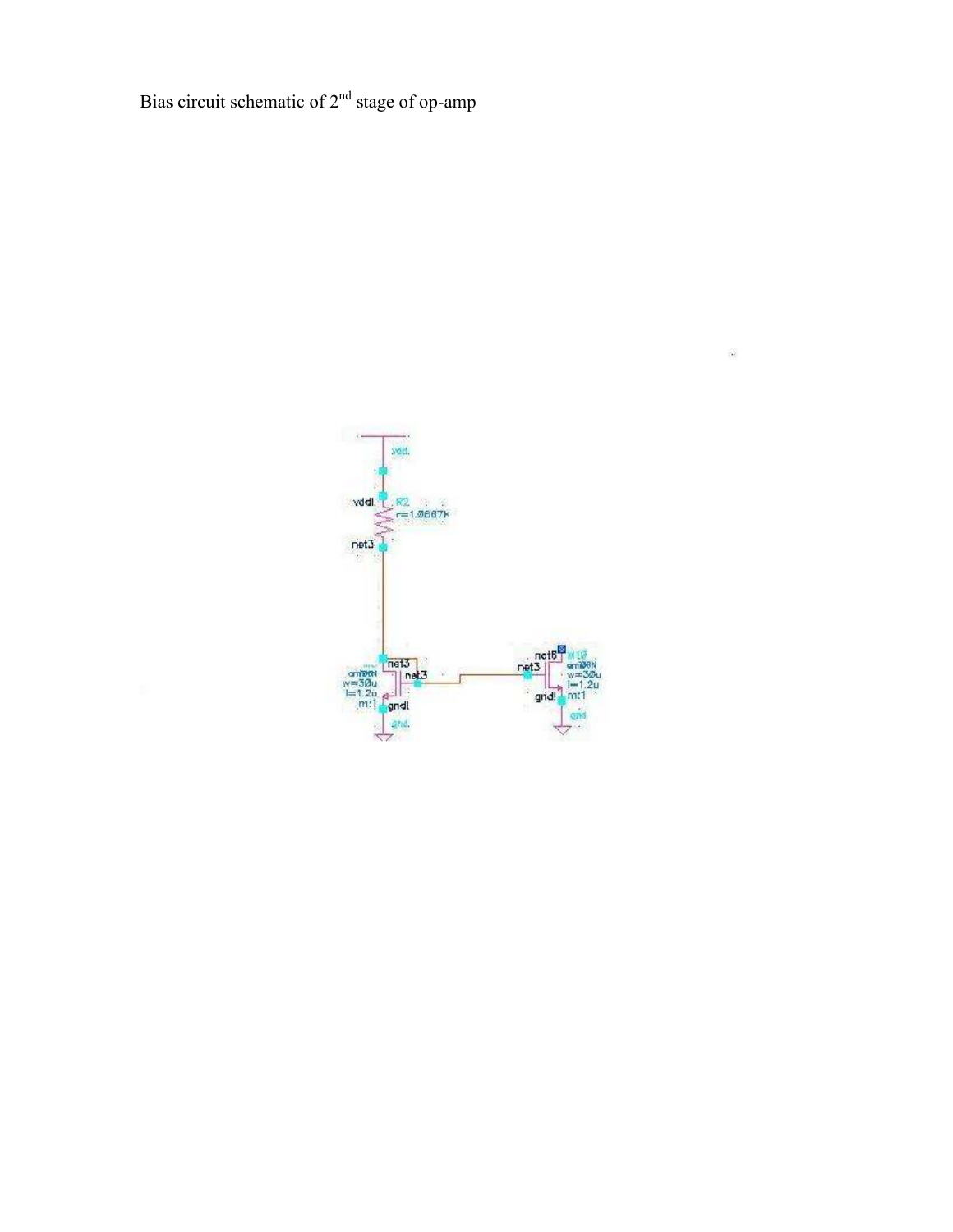### 4.2) FIRST STAGE

The first stage of the op-amp as shown in the fig gives a gain of about 45-60 from a common mode range of 3-4V.

Sizes of the transistors are given in fig.

The lengths of transistors had to be increased to provide high small signal output impedance for a high gain.

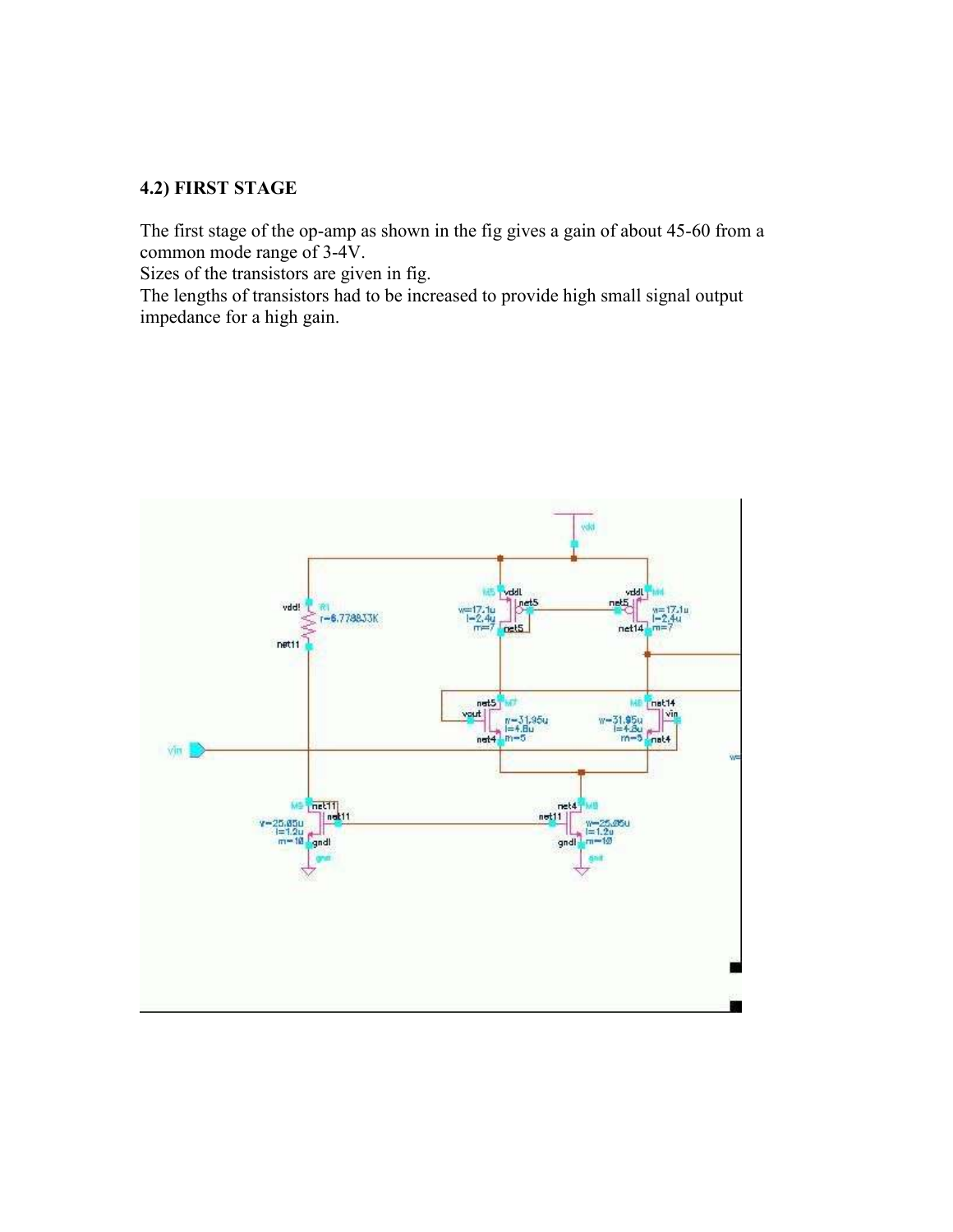#### 4.3) SECOND STAGE

The second stage of the op-amp is acts as a gain stage and to provide enough current to drive a load of 20pF. The compensation capacitor was placed to improve the bandwidth of the amplifier.

Taking parasitic and load capacitance in to account, the maximum frequency of the second pole was calculated to be  $1/RC = gm2/(C1+C2)$ 

where C1 and C2 are given from the figure as below

 $C1 = Cgd1 + Cgd3 + Cdb1 + Cdb3 + Cgs5$ 

 $C2 = Cc + Cdb5$  $Cl = Cc + Cgd5$ 

 $gm2 = gm5$ 

 $c1 + c2$  can be taken as 20pf as parasitics are negligible as compared to load capacitor Hence gm2 comes out to be 6.2 mA/V

And from the formula  $gm = 2I/(Vgs-Vt)$ 

I= bias current in second stage is calculated to be 2.3 mA

The  $1<sup>st</sup>$  pole is arbitrarily chosen to lie at  $16Khz$ And the  $2<sup>nd</sup>$  pole is calculated to be 50Mhz

A resistor is placed in series with the capacitor so that the zero does not interfere in the transfer function of the gain.

 The compensation capacitor is calculated to be 6.44 pF And the zero resistor is calculated from the formula

 $Rz = (Cl + Cc)/gm5*Cc$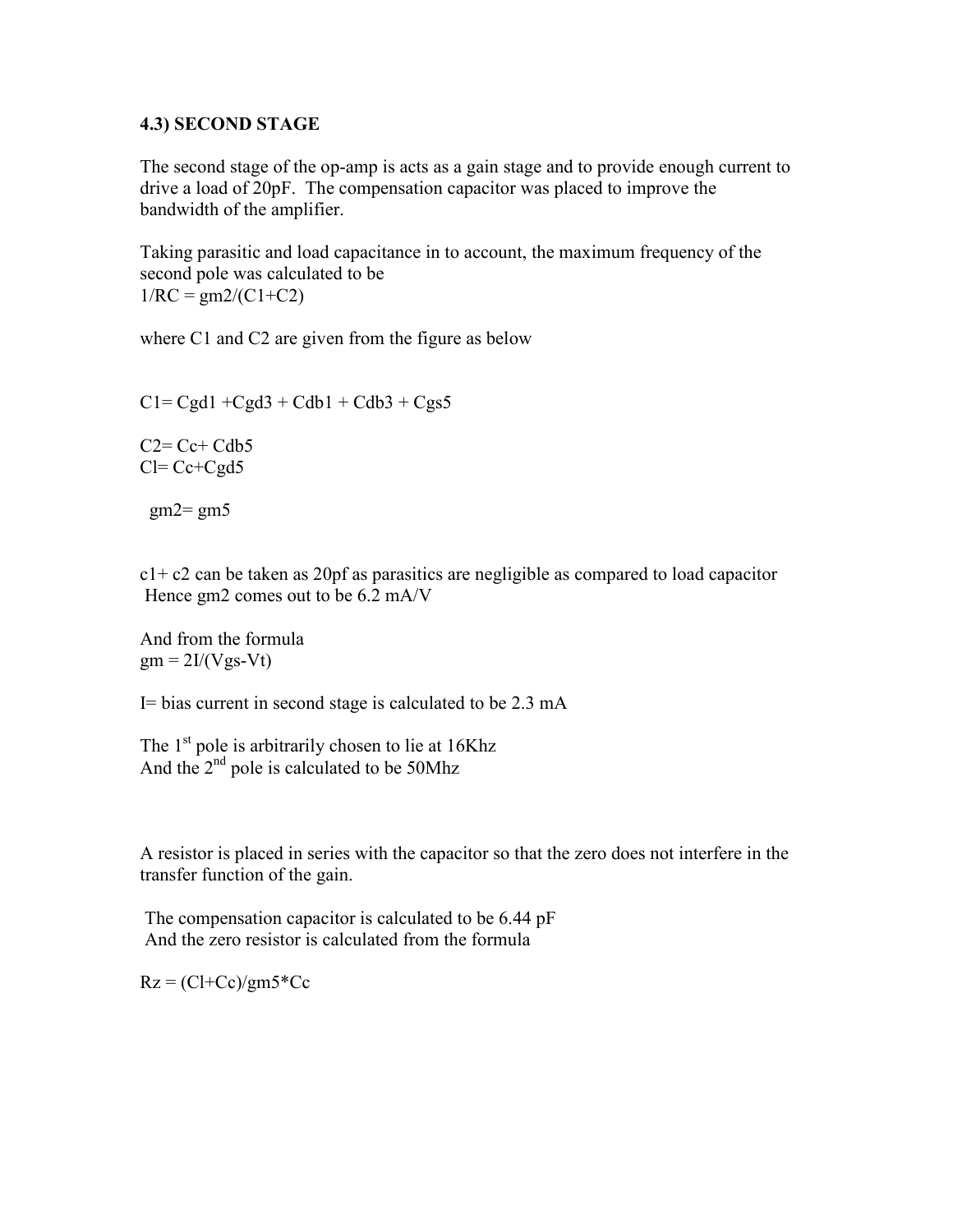# Schematic of the  $2<sup>nd</sup>$  stage

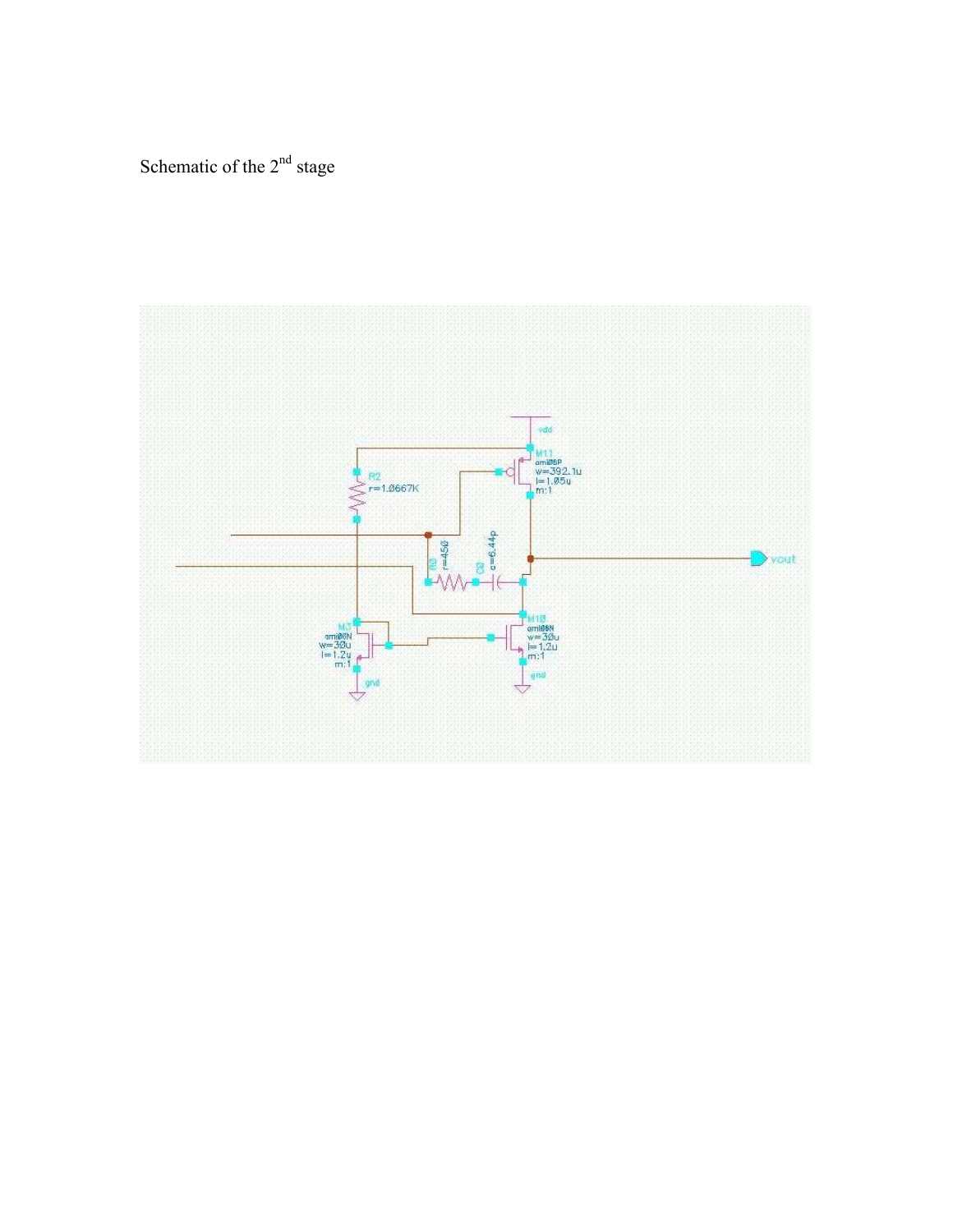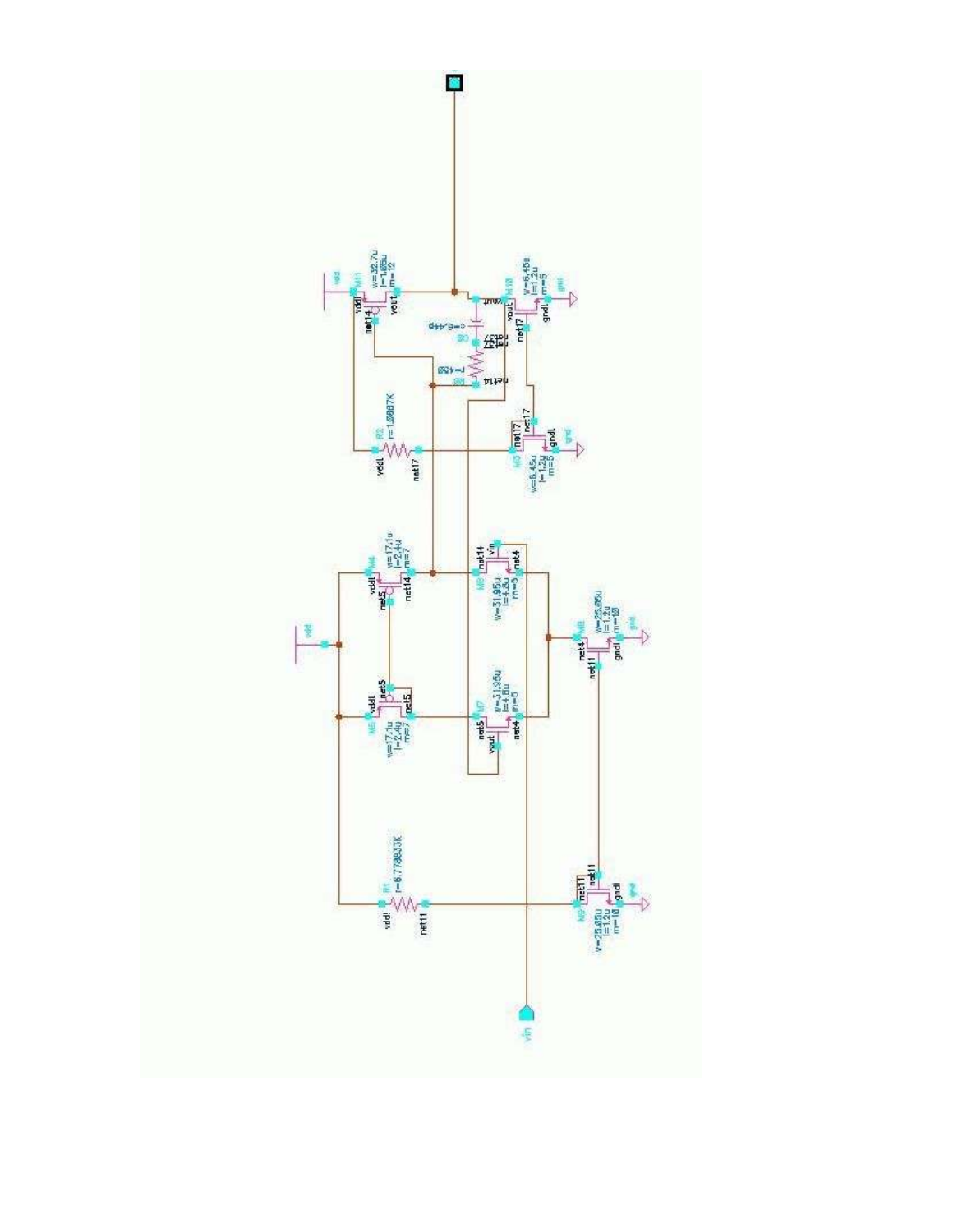### 4.4) DAC

The complete blocks for the DAC is shown in fig below with test circuit to see the DAC works with linearly increasing signal before testing it with the ROM output

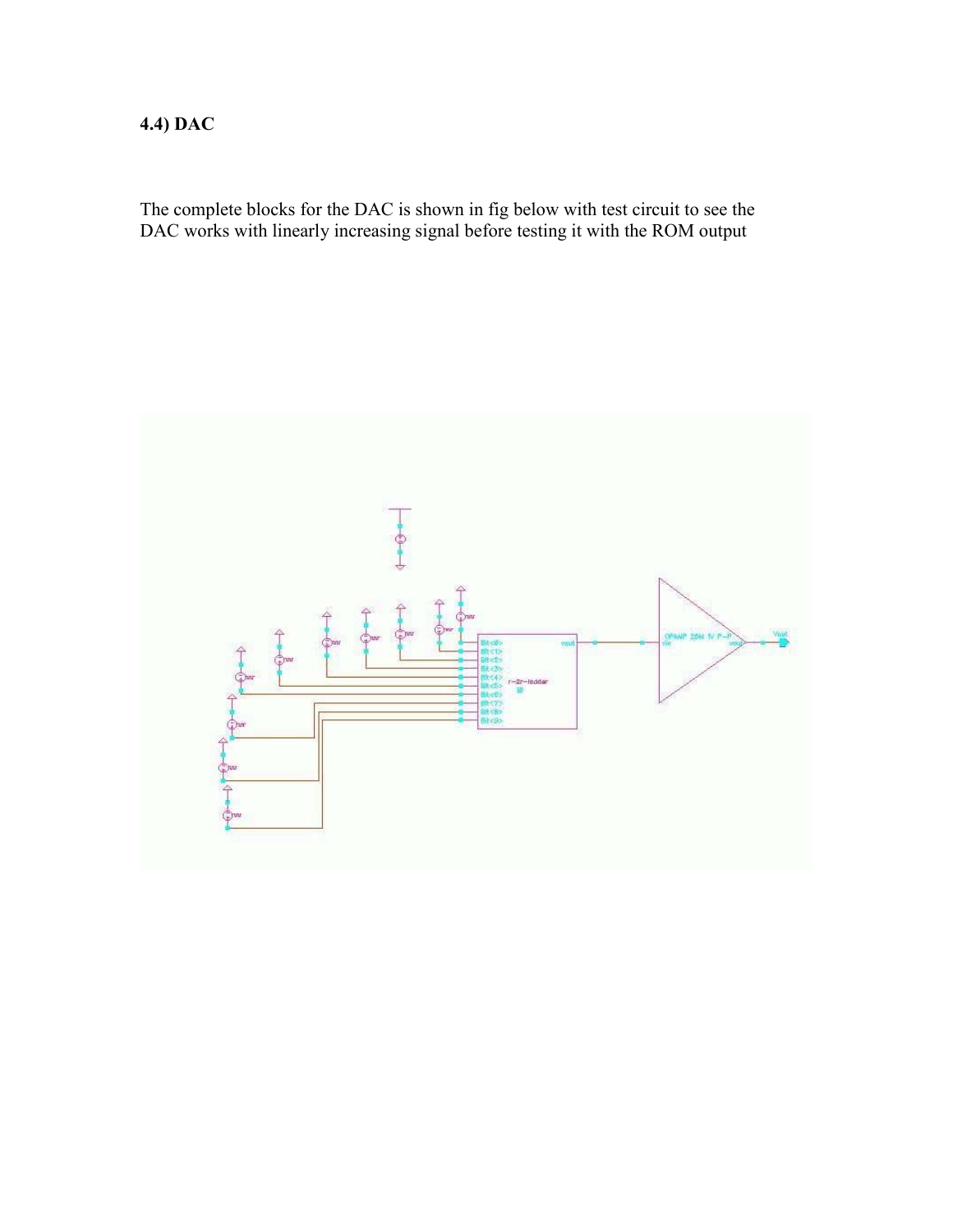### 5) SIMULATION RESULTS

Schematic simulations were performed on all circuits to verify functionality. Simulations with parasitic capacitors extracted from the layout were performed on circuits whose performance was expected to be highly dependent.

All A.C simulations were taken for a frequency range of 100Mhz

The gain of the  $1<sup>st</sup>$  stage

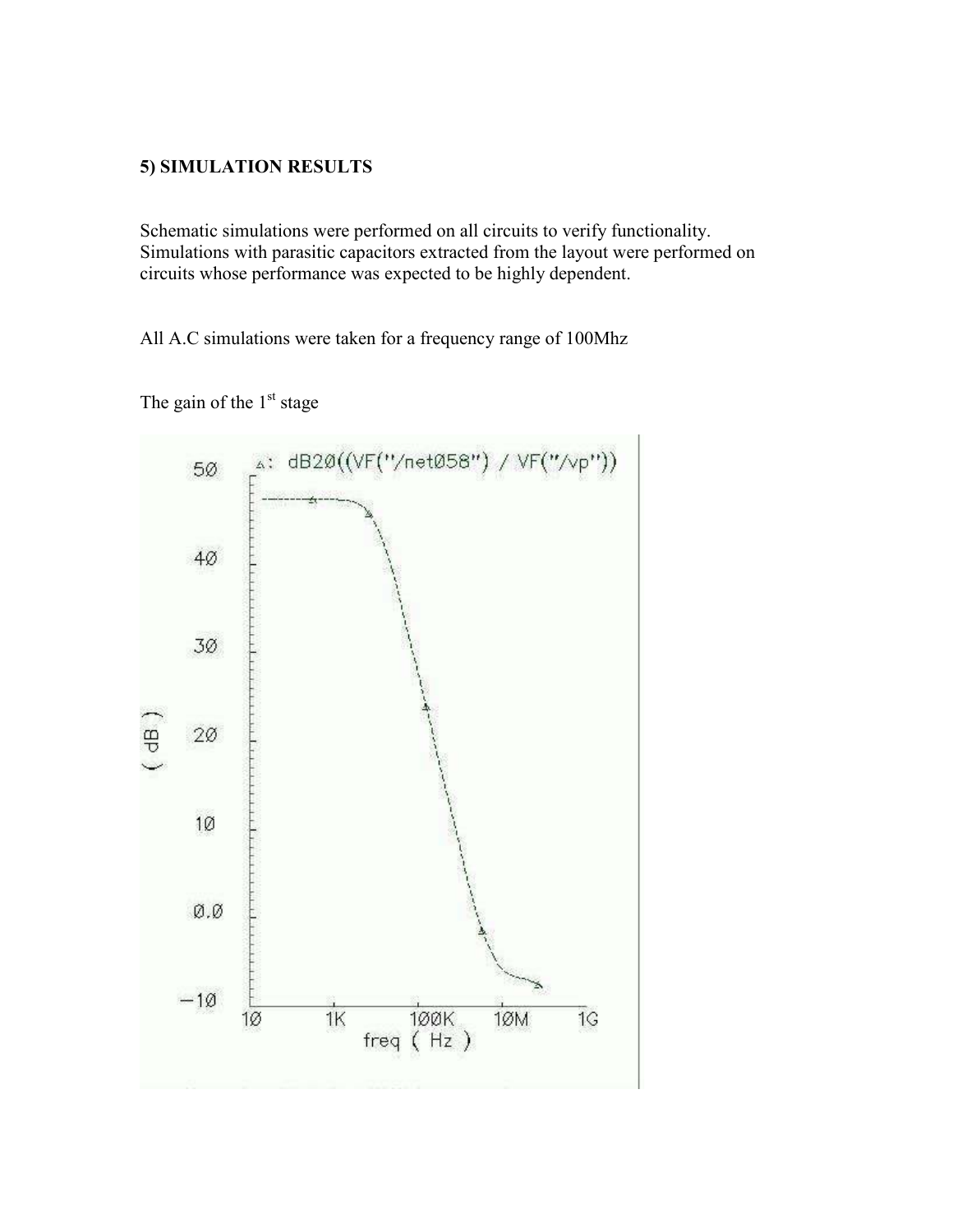![](_page_19_Figure_1.jpeg)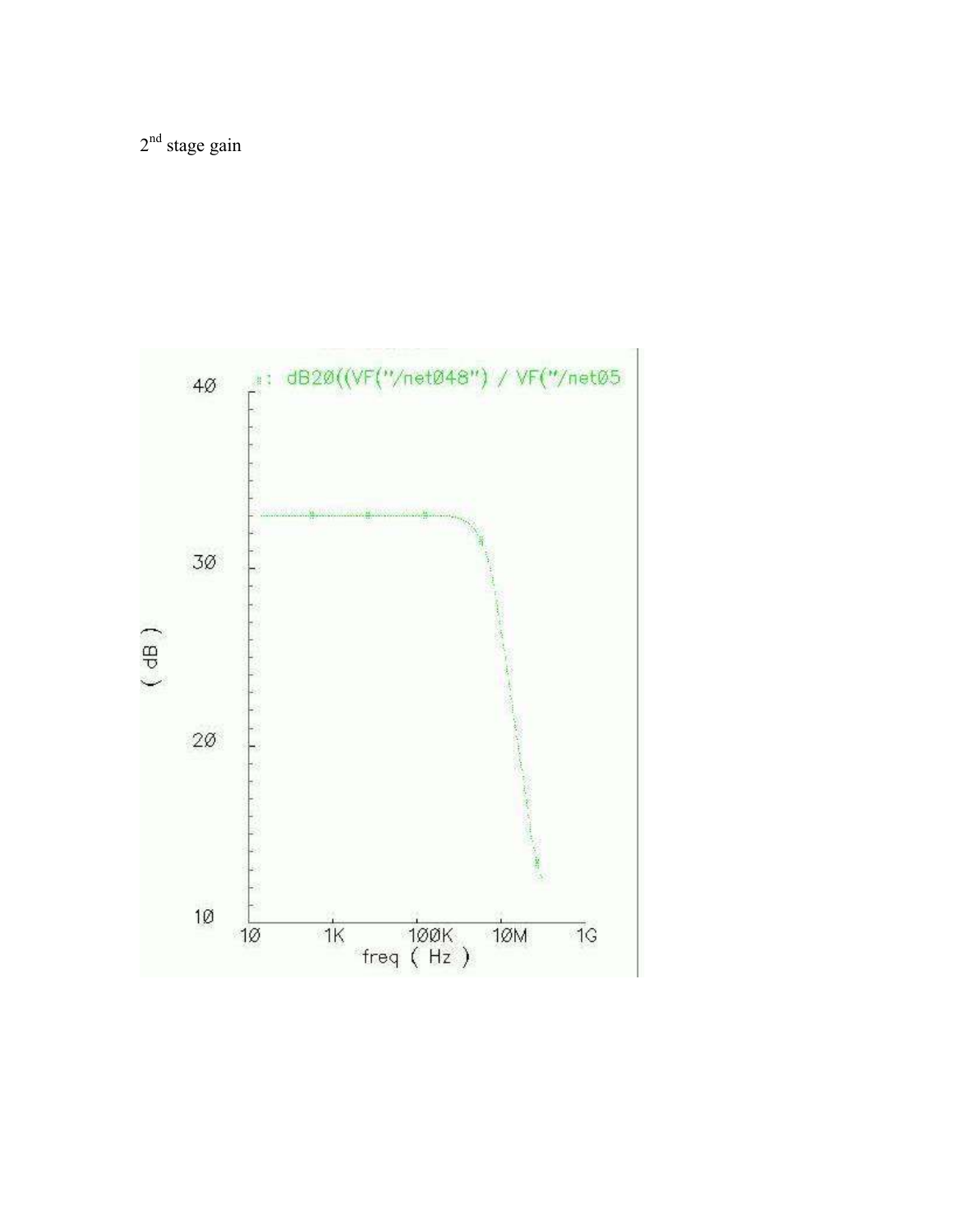![](_page_20_Figure_1.jpeg)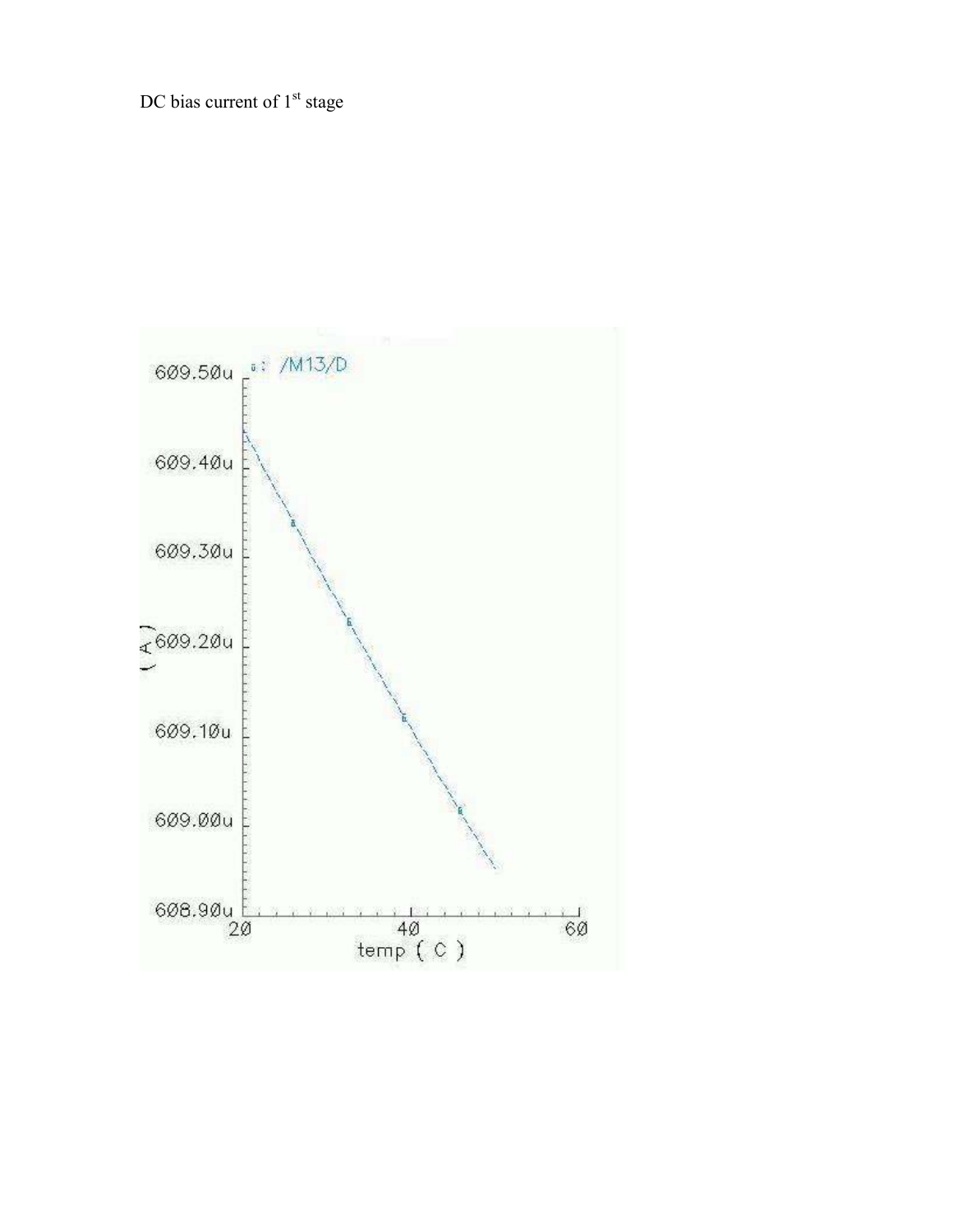DC bias current of 2<sup>nd</sup> stage

![](_page_21_Figure_1.jpeg)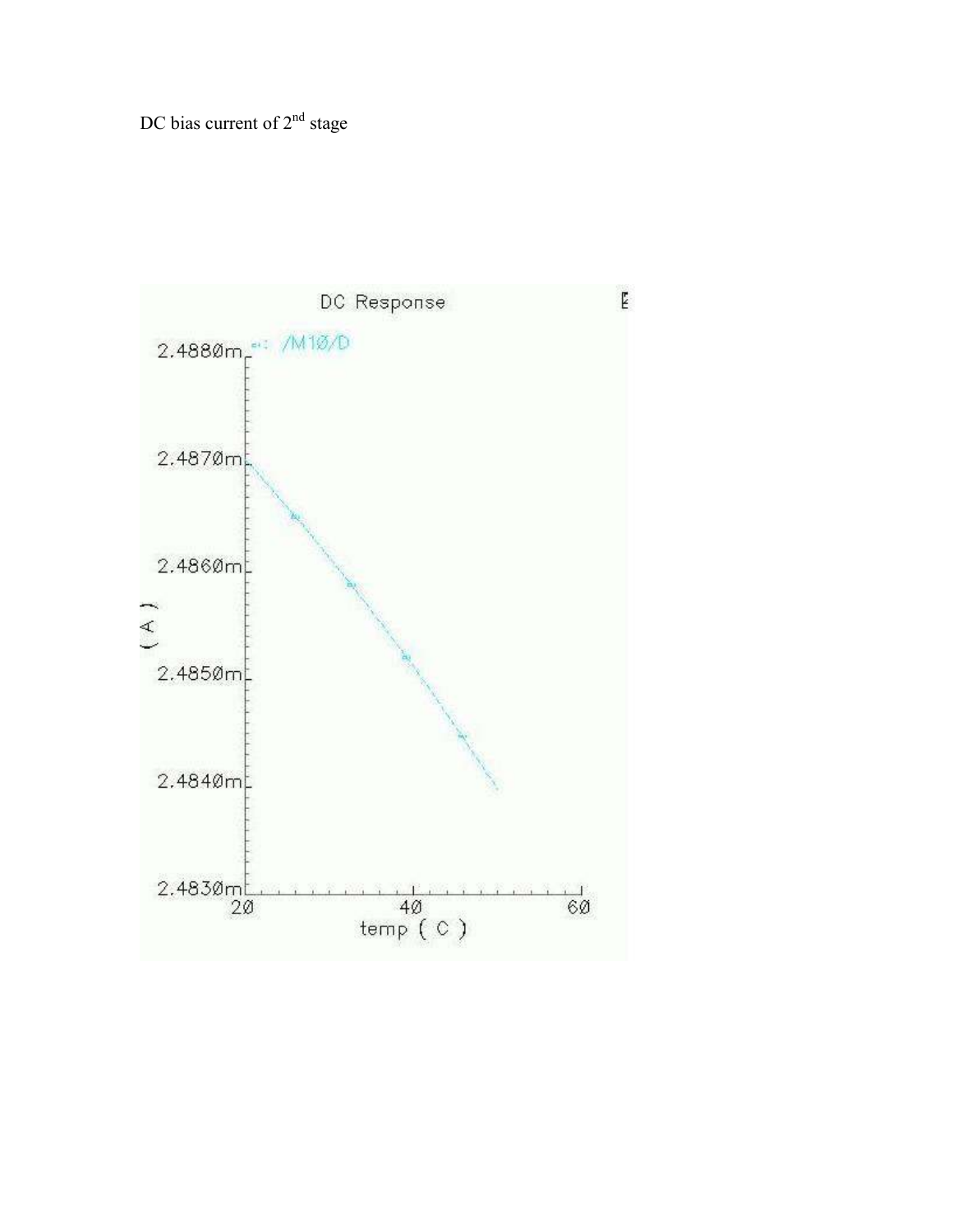![](_page_22_Figure_1.jpeg)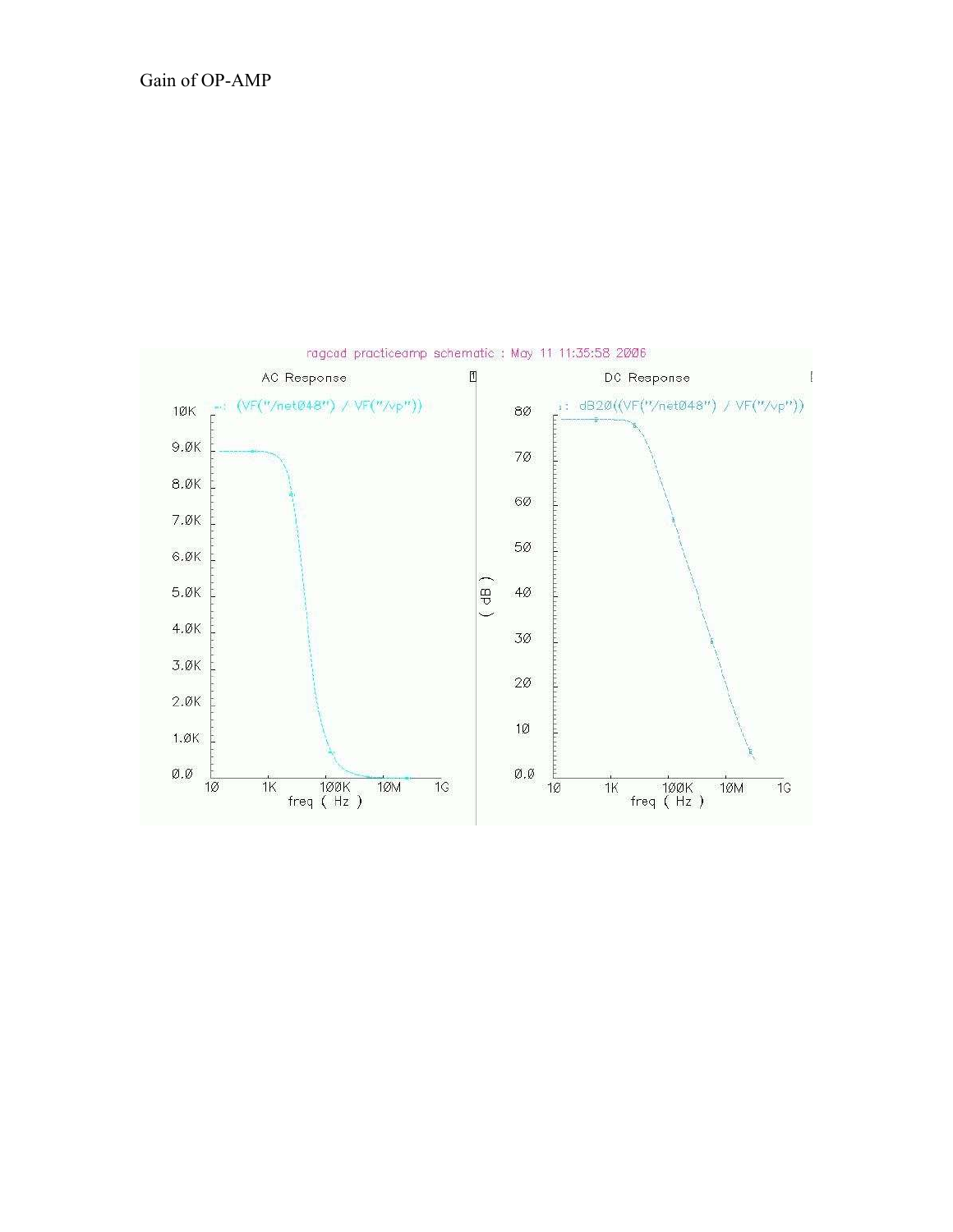![](_page_23_Figure_1.jpeg)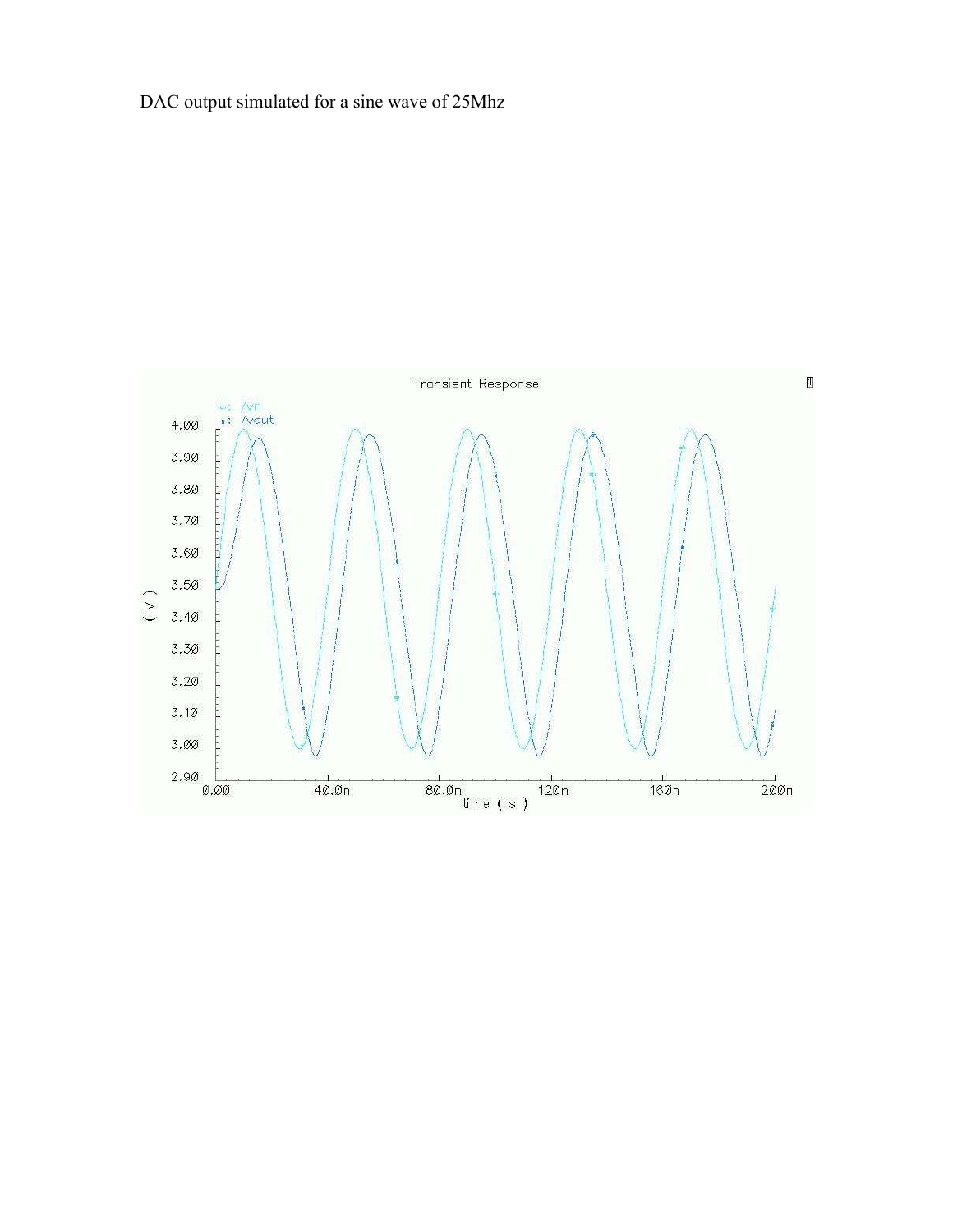### 6) LAYOUT DESIGN

The layout for the DAC is shown in the images below in .6um AMI technology. Guard rings of grounded metal 1 to substrate contacts are used to isolate logic components. Supply decoupling capacitors are built in any space not occupied by circuitry.

Layout of resistors was done with elec or poly layer.

![](_page_24_Figure_3.jpeg)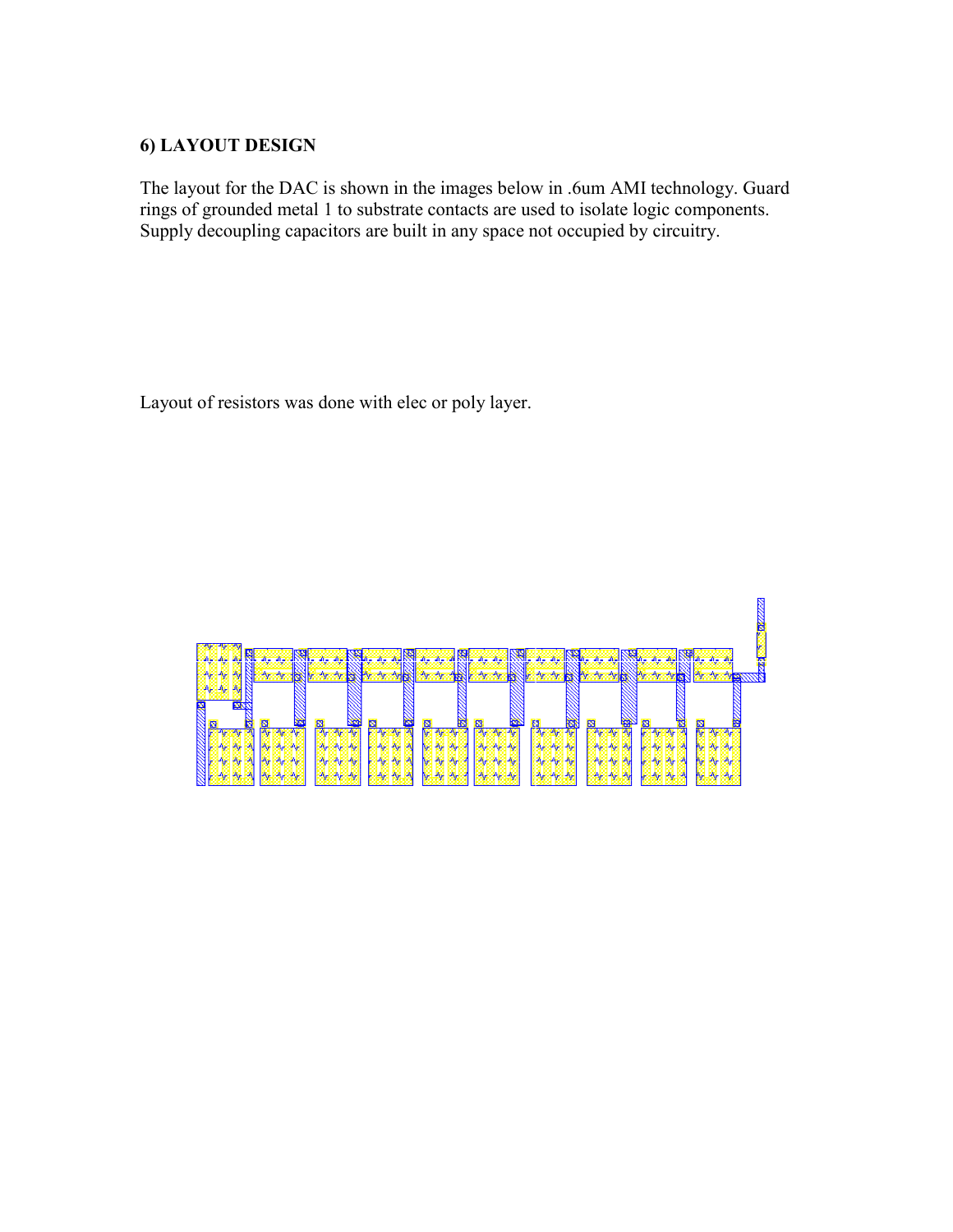Layout of ladder with buffer shown

![](_page_25_Figure_1.jpeg)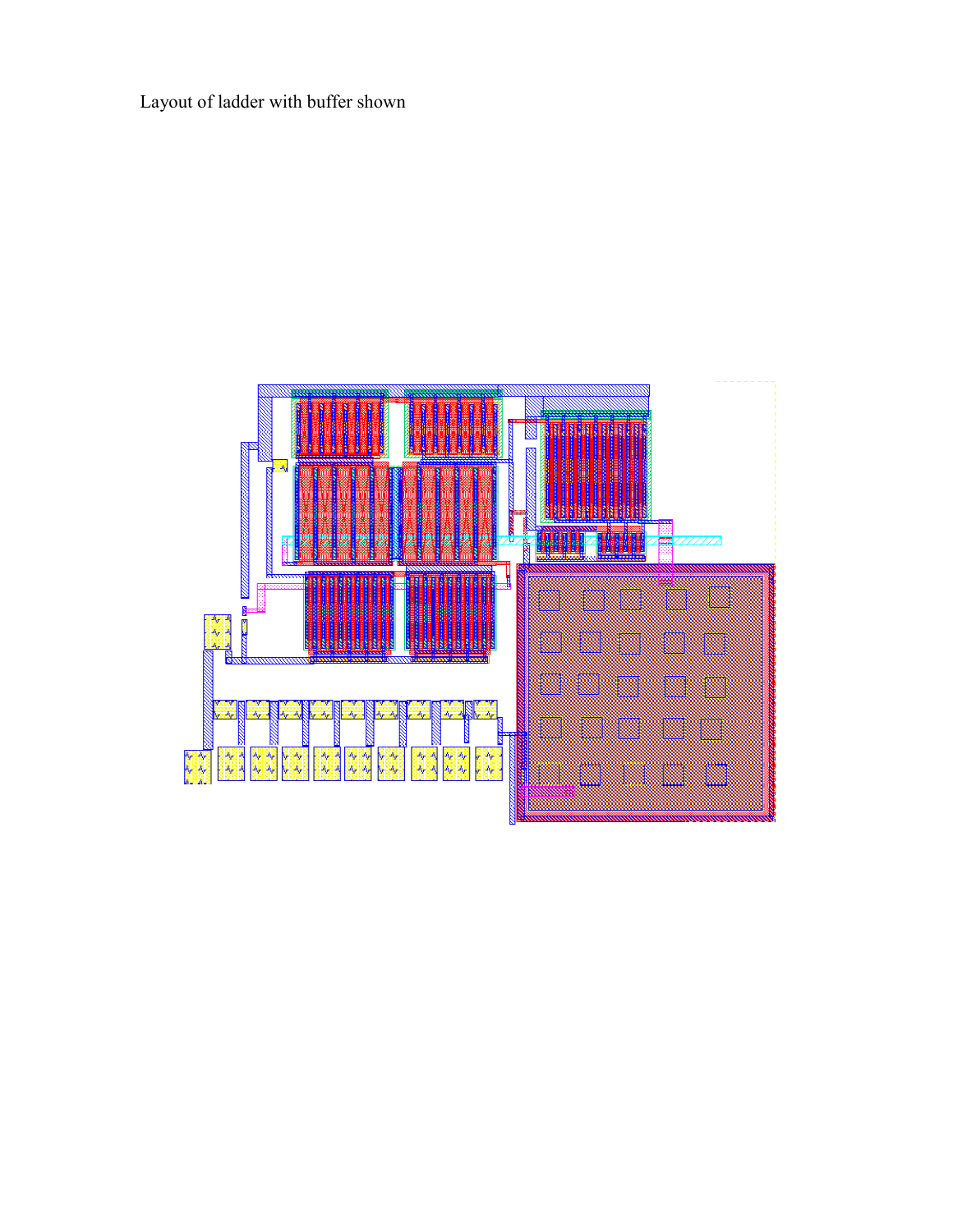Layout of op-amp with compensating capacitor

![](_page_26_Figure_1.jpeg)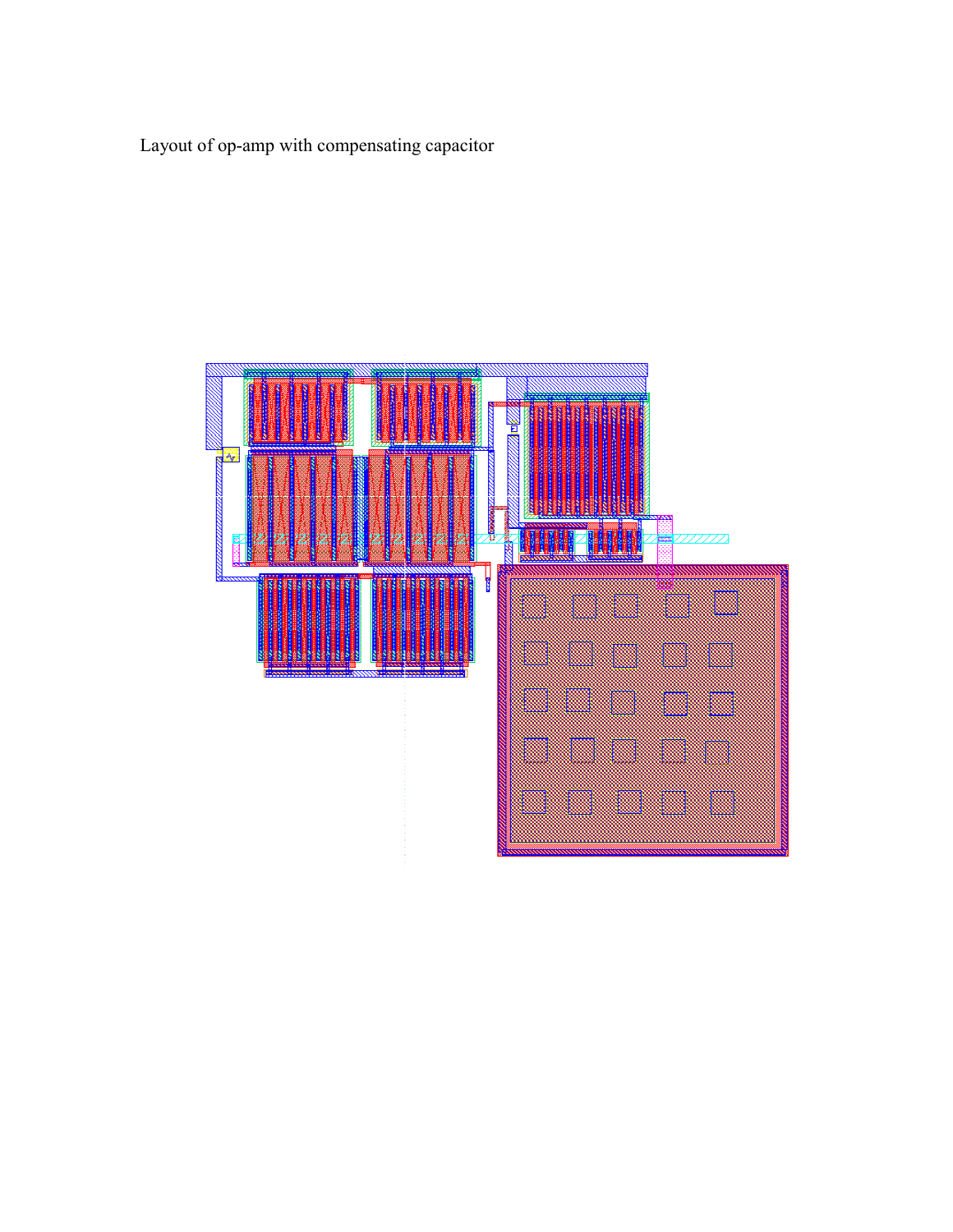### Complete layout of DAC, with 10 inputs fed from ROM

![](_page_27_Figure_1.jpeg)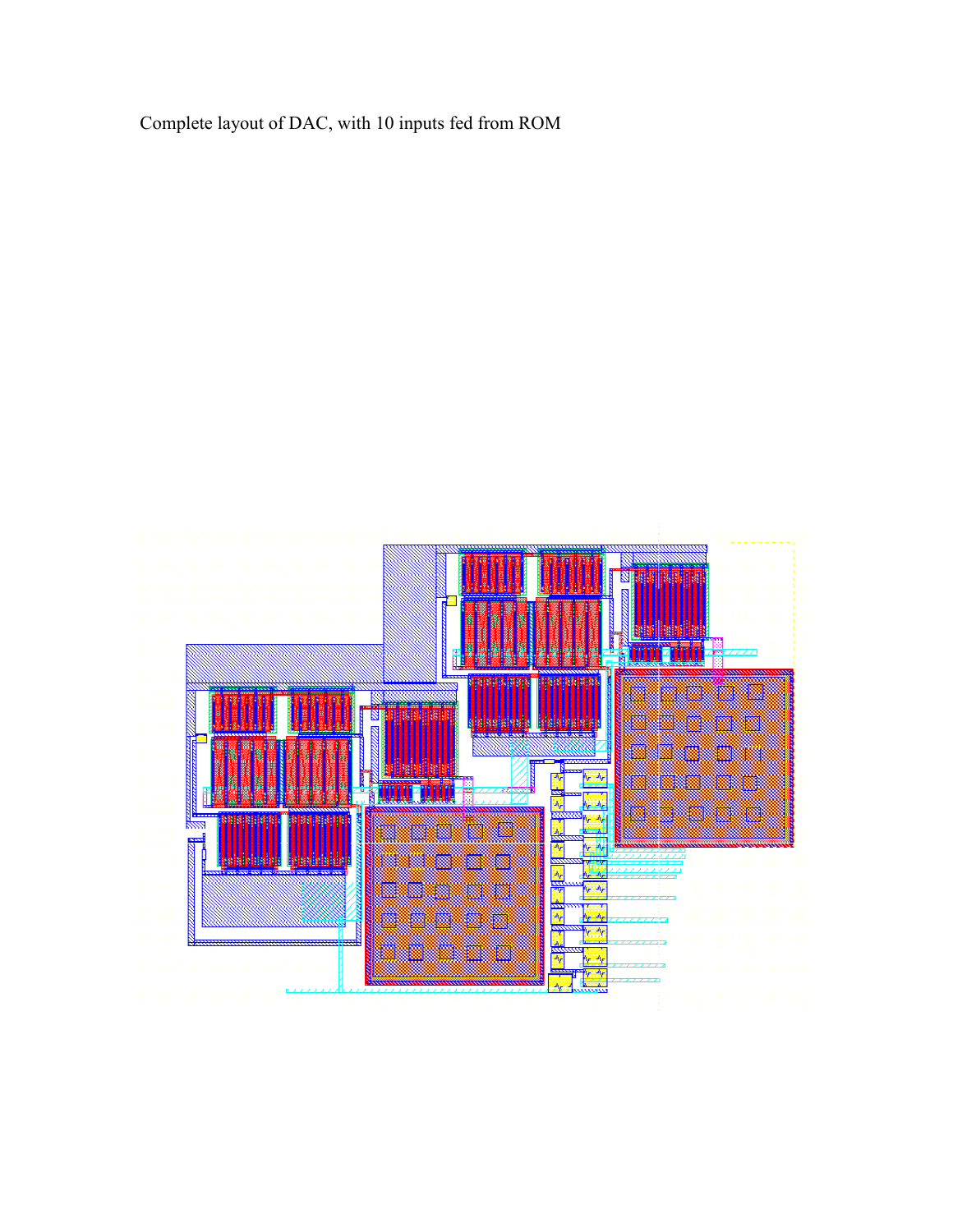### 7) FINAL SIMULATION RESULT OF DDS WITH EXTRACTED **PARASICTICS**

The final output simulation with all parasitics extracted and with the output of the ROM connected to the DAC is also shown in the fig below.

![](_page_28_Picture_2.jpeg)